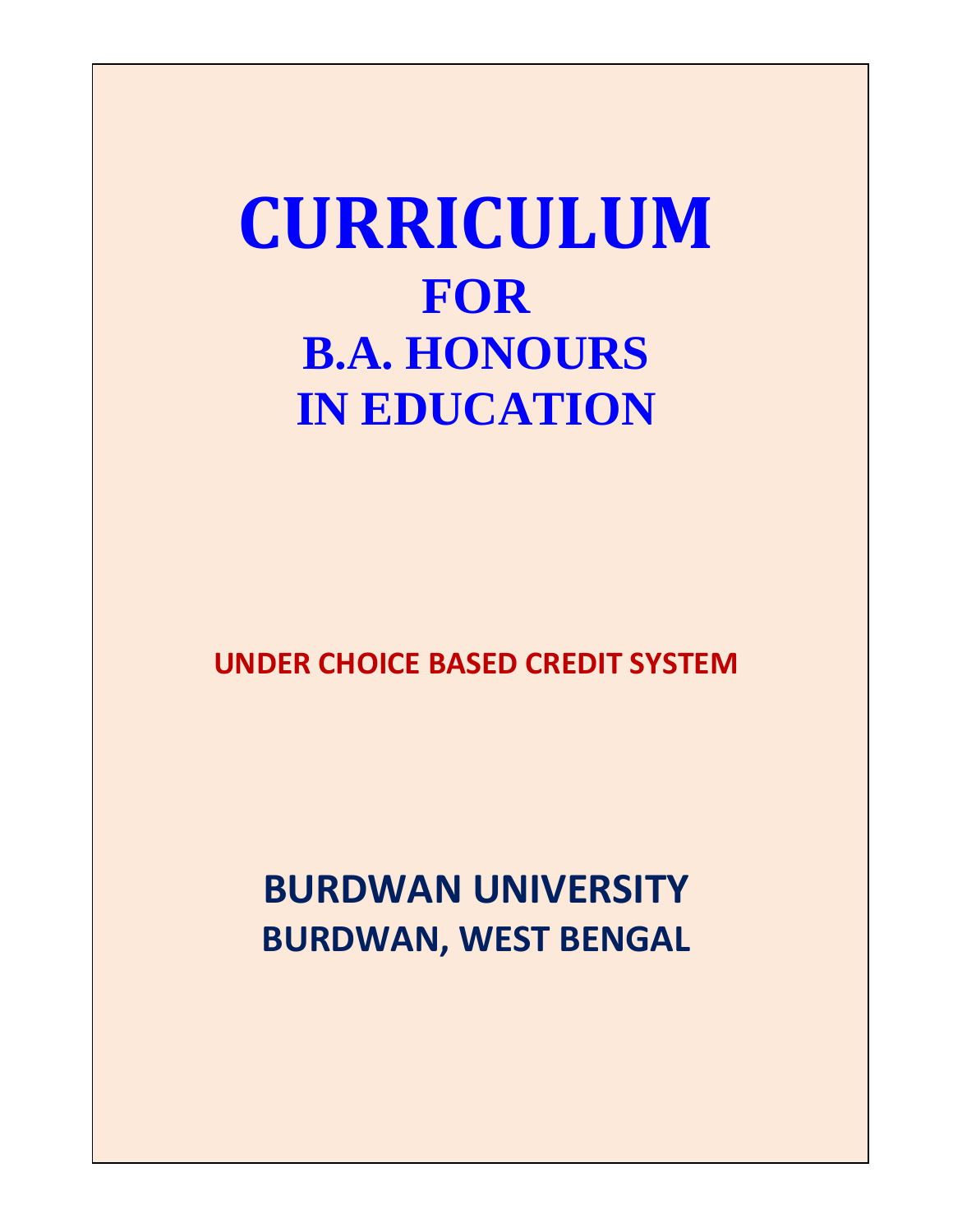## **B.A. HONOURS IN EDUCATION**

## **Course Structure**

- CC = Core Course
- GE= Generic Elective (Students of other Departments will choose the course)
- AECC= Ability Enhancement Compulsory Course
- SEC= Skill Enhancement Course
- DSE = Discipline Specific Elective

| <b>B.A Honours in Education: 1st Semester</b> |                                     |                                                        |               |              |
|-----------------------------------------------|-------------------------------------|--------------------------------------------------------|---------------|--------------|
| <b>Course Code</b>                            | <b>Course Title</b>                 | Course type                                            | <b>Credit</b> | <b>Marks</b> |
| $CC -1$                                       | <b>Educational Philosophy-I</b>     | Core Course                                            | 6             | 75           |
| $CC - 2$                                      | <b>Educational Psychology -I</b>    | Core Course                                            | 6             | 75           |
| $GE - 1$                                      | Any discipline other than Education | <b>Generic Elective</b>                                | 6             | 75           |
| $AECC - 1$                                    | <b>Environment Studies</b>          | <b>Ability Enhancement</b><br><b>Compulsory Course</b> | 4             | 100          |
|                                               |                                     | <b>SEMESTER</b>                                        | 22            | 325          |

| <b>B.A Honours in Education: 2<sup>nd</sup> Semester</b> |                                     |                                                        |               |              |  |
|----------------------------------------------------------|-------------------------------------|--------------------------------------------------------|---------------|--------------|--|
| <b>Course Code</b>                                       | <b>Course Title</b>                 | Course type                                            | <b>Credit</b> | <b>Marks</b> |  |
| $CC -3$                                                  | <b>Educational Philosophy-II</b>    | Core Course                                            | 6             | 75           |  |
| $CC - 4$                                                 | <b>Educational Psychology -II</b>   | Core Course                                            | 6             | 75           |  |
| $GE - 2$                                                 | Any discipline other than Education | <b>Generic Elective</b>                                | 6             | 75           |  |
| $AECC - 2$                                               | English/MIL                         | <b>Ability Enhancement</b><br><b>Compulsory Course</b> | $\mathcal{P}$ | 50           |  |
|                                                          |                                     | <b>SEMESTER</b>                                        | 20            | 275          |  |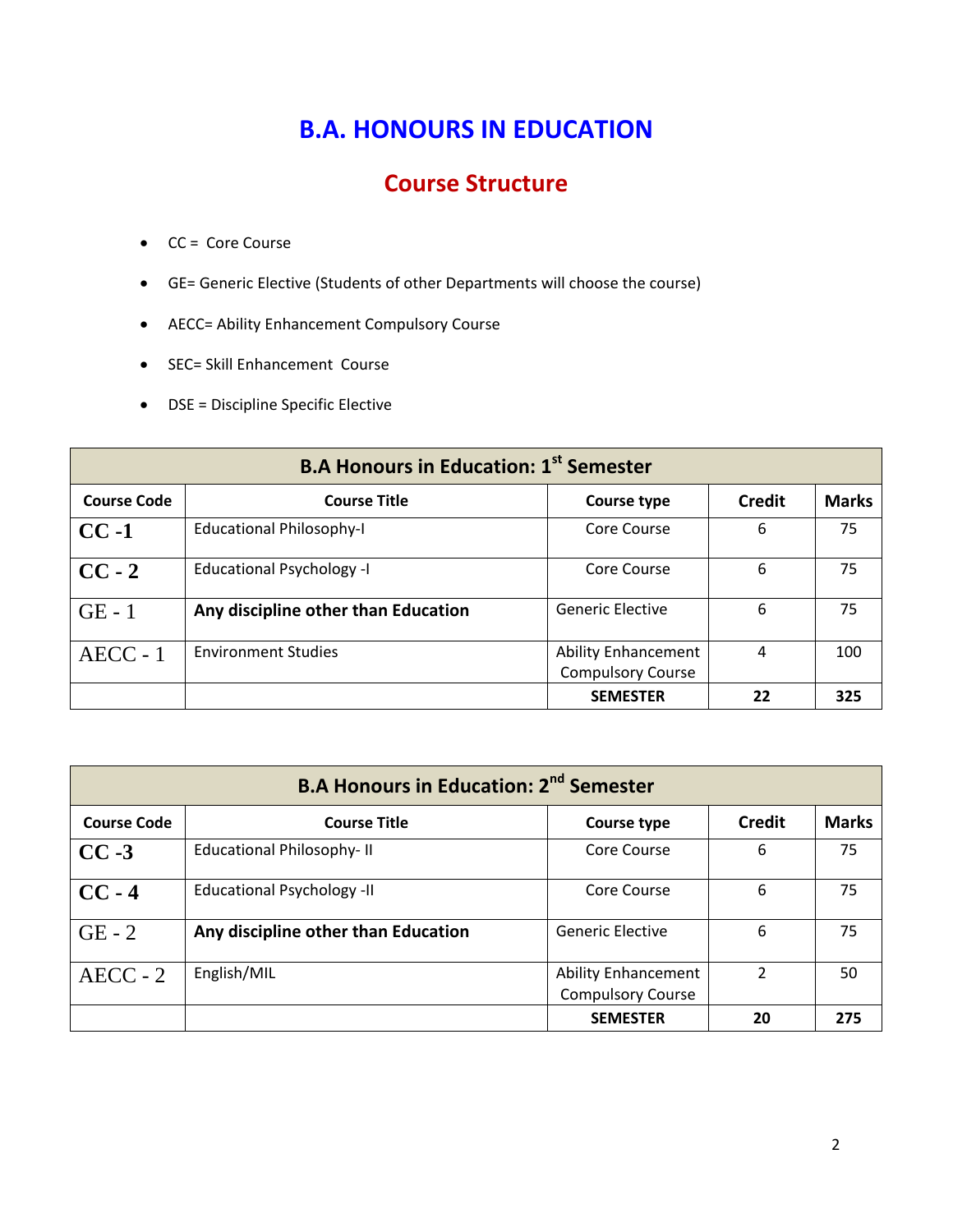| <b>B.A Honours in Education: 3<sup>rd</sup> Semester</b> |                                       |                                      |                          |              |  |
|----------------------------------------------------------|---------------------------------------|--------------------------------------|--------------------------|--------------|--|
| <b>Course Code</b>                                       | <b>Course Title</b>                   | Course type                          | <b>Credit</b>            | <b>Marks</b> |  |
| $CC - 5$                                                 | <b>Educational Sociology -I</b>       | Core Course                          | 6                        | 75           |  |
| $CC - 6$                                                 | Education in Ancient & Medieval India | Core Course                          | 6                        | 75           |  |
| $CC - 7$                                                 | <b>Education in British India</b>     | Core Course                          | 6                        | 75           |  |
| $GE - 3$                                                 | Any discipline other than Education   | <b>Generic Elective</b>              | 6                        | 75           |  |
| $SEC - 1$                                                | Value Education                       | Skill Enhancement<br>Course          | $\overline{\mathcal{L}}$ | 50           |  |
|                                                          | Computer Application in Education -I  | (any one to be chosen out<br>of two) |                          |              |  |
|                                                          |                                       | <b>SEMESTER</b>                      | 26                       | 350          |  |

| <b>B.A Honours in Education: 4th Semester</b> |                                                                                                                          |                                                                     |                |              |  |
|-----------------------------------------------|--------------------------------------------------------------------------------------------------------------------------|---------------------------------------------------------------------|----------------|--------------|--|
| <b>Course Code</b>                            | <b>Course Title</b>                                                                                                      | Course type                                                         | <b>Credit</b>  | <b>Marks</b> |  |
| $CC - 8$                                      | <b>Educational Sociology-II</b>                                                                                          | Core Course                                                         | 6              | 75           |  |
| $CC - 9$                                      | Development of Education in Post-<br>Independence Period                                                                 | Core Course                                                         | 6              | 75           |  |
| $CC - 10$                                     | <b>Educational Management and Administration</b>                                                                         | Core Course                                                         | 6              | 75           |  |
| $GE - 4$                                      | Any discipline other than Education                                                                                      | <b>Generic Elective</b>                                             | 6              | 75           |  |
| $SEC - 2$                                     | <b>Educational Thoughts and Ideas of Great</b><br><b>Indian Educators</b><br><b>Computer Application in Education-II</b> | Skill Enhancement<br>Course<br>(any one to be chosen<br>out of two) | $\mathfrak{p}$ | 50           |  |
|                                               |                                                                                                                          | <b>SEMESTER</b>                                                     | 26             | 350          |  |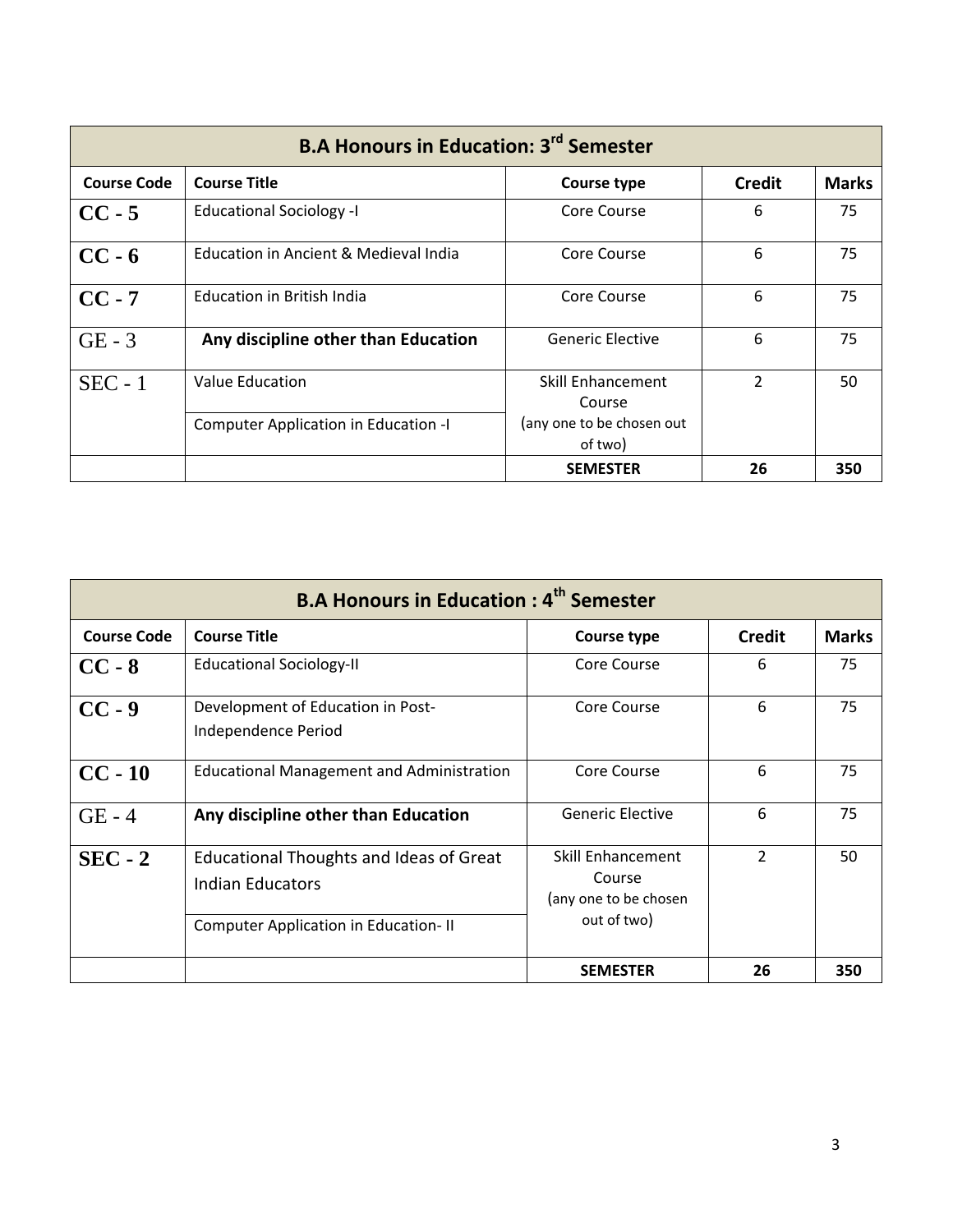| <b>B.A Honours in Education: 5<sup>th</sup> Semester</b> |                                             |                                        |               |              |
|----------------------------------------------------------|---------------------------------------------|----------------------------------------|---------------|--------------|
| <b>Course Code</b>                                       | <b>Course Title</b>                         | Course type                            | <b>Credit</b> | <b>Marks</b> |
| $CC - 11$                                                | <b>Educational Guidance and Counselling</b> | Core Course                            | 6             | 75           |
| $CC - 12$                                                | <b>Educational Technology</b>               | Core Course                            | 6             | 75           |
|                                                          | <b>DSE Group A</b>                          |                                        |               |              |
|                                                          | Any one out of three in DSE-1 (Given below) | Discipline<br><b>Specific Elective</b> |               |              |
|                                                          | <b>Yoga Education</b>                       |                                        |               | 75           |
| DSE-1                                                    | <b>Current Issues in Indian Education</b>   |                                        | 6             |              |
|                                                          | Music and Fine Arts in Education            |                                        |               |              |
|                                                          | Any one out of two in DSE-2 (Given below)   |                                        |               |              |
| DSE-2                                                    | <b>Teacher Education</b>                    |                                        | 6             | 75           |
|                                                          | Project work- I (Practical)                 |                                        |               |              |
|                                                          |                                             | <b>SEMESTER</b>                        | 24            | 300          |

| <b>B.A Honours in Education: 6<sup>th</sup> Semester</b> |                                                      |                     |               |     |              |  |
|----------------------------------------------------------|------------------------------------------------------|---------------------|---------------|-----|--------------|--|
| <b>Course Code</b>                                       | <b>Course Title</b>                                  | Course type         | <b>Credit</b> |     | <b>Marks</b> |  |
| $CC - 13$                                                | Measurement & Evaluation in Education                | Core Course         | 6             |     | 75           |  |
| $CC - 14$                                                | <b>Comparative Education</b>                         | Core Course         | 6             |     | 75           |  |
|                                                          | <b>DSE Group B</b>                                   |                     |               |     |              |  |
|                                                          | Any one out of three in DSE-3 (Given below)          | Discipline Specific |               |     |              |  |
|                                                          |                                                      | Elective            |               |     |              |  |
|                                                          | Distance Education                                   |                     | 6             |     |              |  |
|                                                          | <b>Educational Thoughts and Ideas of Great</b>       |                     |               |     | 75           |  |
| DSE-3                                                    | <b>Western Educators</b>                             |                     |               |     |              |  |
|                                                          | <b>Basics of Educational Research and Statistics</b> |                     |               |     |              |  |
|                                                          | Any one out of two in DSE-4 (Given below)            |                     |               |     |              |  |
|                                                          | <b>Special Education</b>                             |                     |               |     |              |  |
| DSE-4                                                    | Project work-II (Practical)                          |                     | 6             | 75  |              |  |
|                                                          |                                                      | <b>SEMESTER</b>     | 24            |     | 300          |  |
|                                                          |                                                      | <b>GRAND</b>        | <b>TOTAL:</b> | 142 | 1900         |  |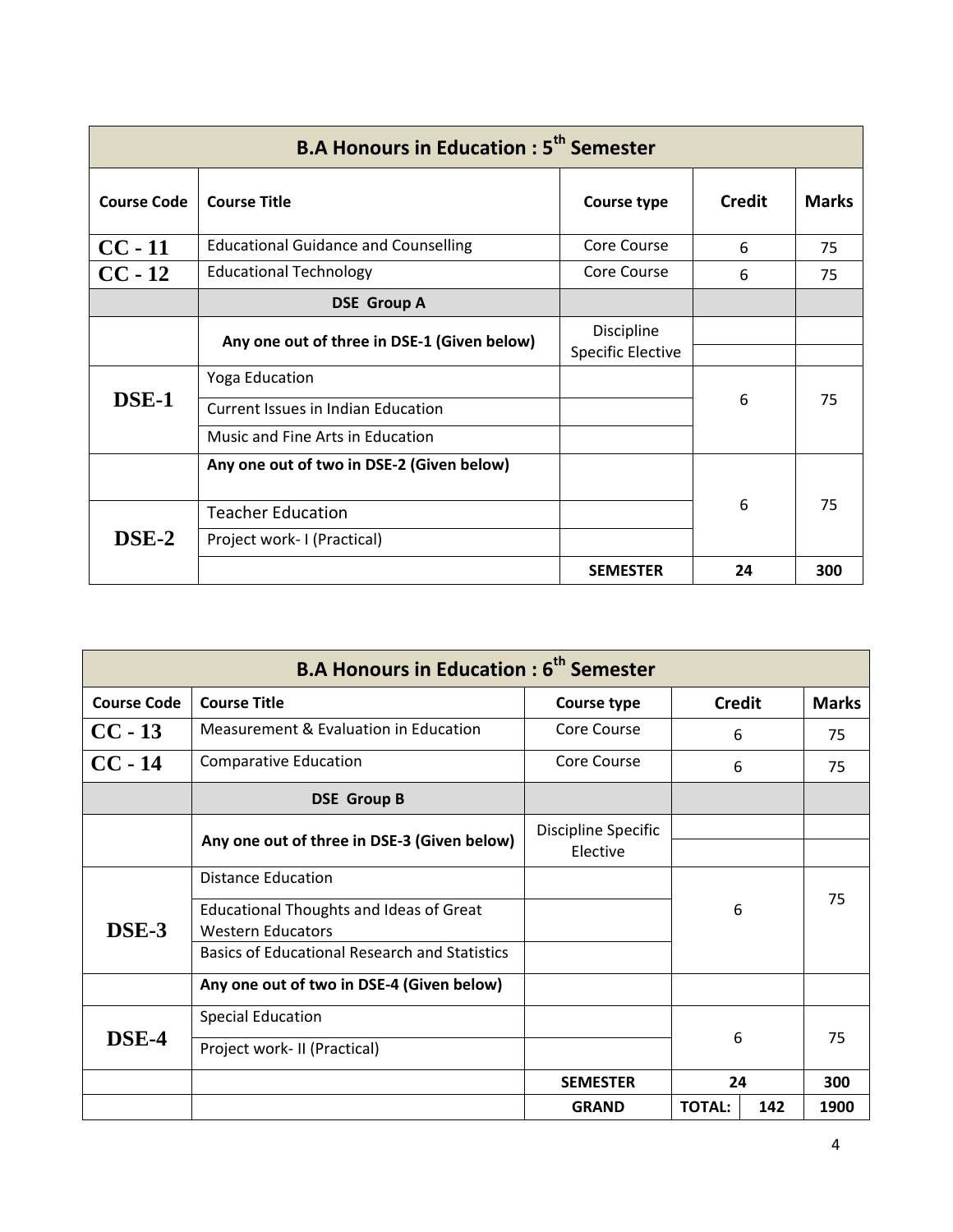## **B.A Honours in Education**

## Semester-1st

## **Core Course (CC-1): Educational Philosophy-I Full Marks: 75**

## **Course Contents:**

## **Unit –I:**

- Education: Meaning, Nature and Scope Functions of Education Factors of Education
- Aims of Education: Individualistic and Socialistic.

## **Unit –II:**

● Introduction to Philosophy of Education, ● Relationship of Education and Philosophy,

● Schools of Indian Philosophy-basic features with special reference to its Epistemological and Ethical aspects ● Sankhya, ● Yoga, ● Nyaya, ● Charvak, ● Buddhist, ● Jain and their educational implications

## **Unit –III:**

● Child Centric Education: Meaning and Characteristics, ● Aims of modern child centric education, ● Different approaches of Child-Centric Education, ● Life Centric Education: features and significance.

## **Unit –IV:**

● Contributions of Great Educators to Education, ● Rammohan Roy, ● Iswar Chandra Vidyasagar, ● Swami Vivekananda, ● Rabindranath Tagore, ● Mahatma Gandhi.

- V.R. Taneja: Educational Thoughts & Practice. Sterling Publication Pvt. Ltd. New Delhi.
- Gutek, Gerald L.(2009).New Perspectives on Philosophy and Education. NewJersy, USA: pearson.
- Nayak,B.K Text Book of Foundation of Education. Cuttack, Odisha: KitabMhal.
- Ozman, Howard A.,& Craver, Samuel M. Philosophical Foundation of Education. Boston, USA: Ally &Bacon.
- Wingo. G. Max. Philosophies of Education New Delhi: Sterling Publishers.
- ❖ Bengali Books on Educational Philosophy.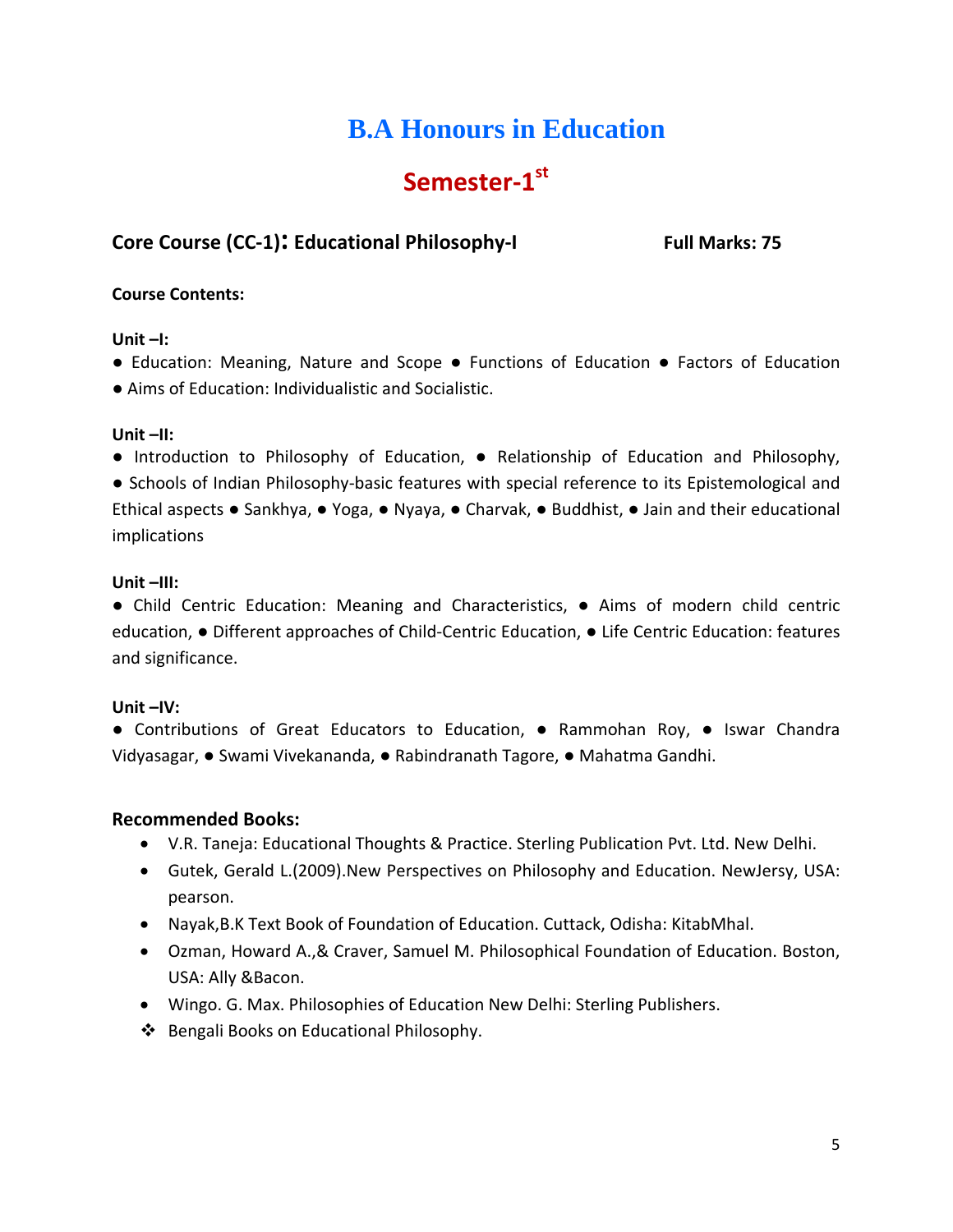## **Core Course (CC-2): Educational Psychology-I Full Marks: 75**

## **Course Contents:**

## **Unit –I:**

**●** Introduction to Psychology, Meaning, and Defination, ● Nature and Scope of Educational Psychology, ● Relation between Education and Psychology, ●Methods of Educational psychology

## **Unit –II:**

● Growth and Development: Meaning and Concepts, ● Determinants of Development- Heredity and Environment, ● Principles of Development, ● Stages of Physical Development, ● Characteristics of different stages, ● Areas of development: Emotional, Intellectual and Social, ● Individual differences: concept, types, and educational implications.

## **Unit –III:**

● Concept of learning, ● Factors associated with learning, ● Theories of learning: Trial and Error, Classical Conditioning; Operant Conditioning, Insightful learning, ● Gagne's theory of learning,

## **Unit –IV:**

● Transfer of Learning: Concept, Theories and Educational Application.

- Bigge, M.L. Psychological Foundations of Education. Harper and Row, New York.
- Chauhan, S.S. (1998). Advanced Educational Psychology. Vikash Publishing House, New Delhi.
- Choube, S.P. & Choube.(1996). Educational Psychology and Experriments. Himalay Publishing House, New Delhi.
- Mangal S.K (1997). Advance Educational Psychology. Presentice Hall of India, New Delhi.
- Woolfolk, A.E. (2011) Educational Psychology. Derling Kinderslay (India) Pvt. Ltd.
- Bruner, J.(1977). The Process of Education, USA: Harvard University Press.
- ❖ Bengali Books on Educational Psychology.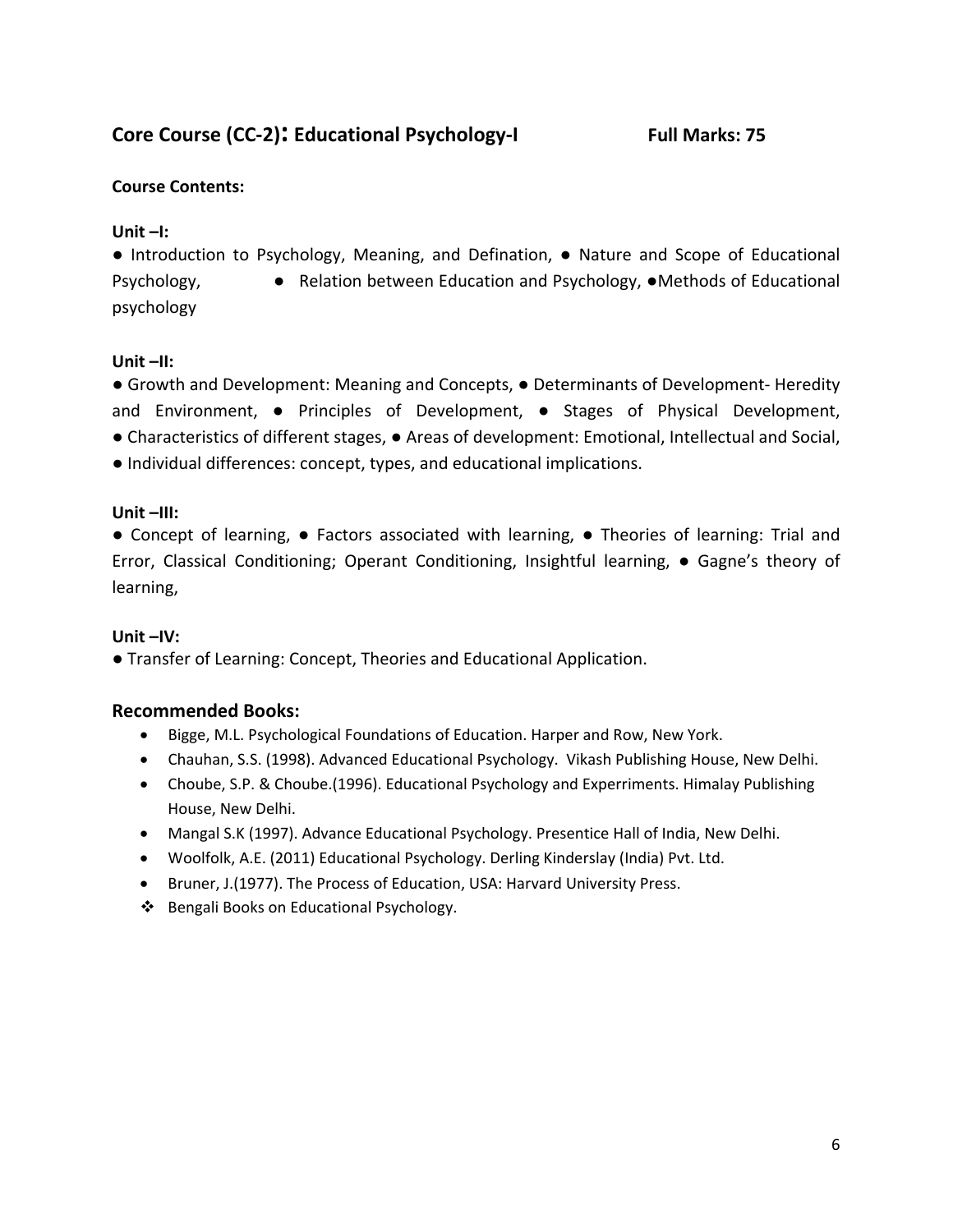## **Generic elective ( For other Disciplines) GE – 1 : Principles of Education Full Marks: 75**

## **Unit –I:**

**Course Contents:**

- Education: Meaning, Nature and Scope.
- Functions of Education
- Factors of Education.
- Aims of Education: Individualistic and Socialistic.

### **Unit –II:**

- Meaning of Curriculum.
- Types of curriculum.
- Principles of curriculum construction.
- Co curricular activities.

## **Unit –III:**

- Child Centric Education: Meaning and Characteristics.
- Aims of modern child centric education.
- Child Centricism in Education: its significance.
- Play and play-way in education: Kindergarten, Montessori, Basic education and Project method.

## **UNIT –IV:**

- Freedom and Discipline: Concepts.
- Needs of discipline.
- Concept of Free discipline.
- Concept of Self-discipline.
- Application of Discipline in Educational Institution.

## **Suggested Reference:**

- Gutek,Gerald L.(2009).New Perspectives on Philosophy and Education. NewJersy,USA:pearson.
- V.R. Taneja: Educational Thoughts & Practice. Sterling Publication Pvt. Ltd. New Delhi.
- Ozman, Howard A.,& Craver, Samuel M. Philosophical Foundation of Education. Boston, USA: Ally &Bacon.
- Wingo. G. Max. Philosophies of Education New Delhi: Sterling Publishers.
- Bengali Books on Principles of Education

## **Course: AECC-1: Environmental Studies**

### **Course Contents:**

 Ability-Enhancement Compulsory Course AECC-1 Common Syllabus to be provided by the respective Department

**Full Marks: 100**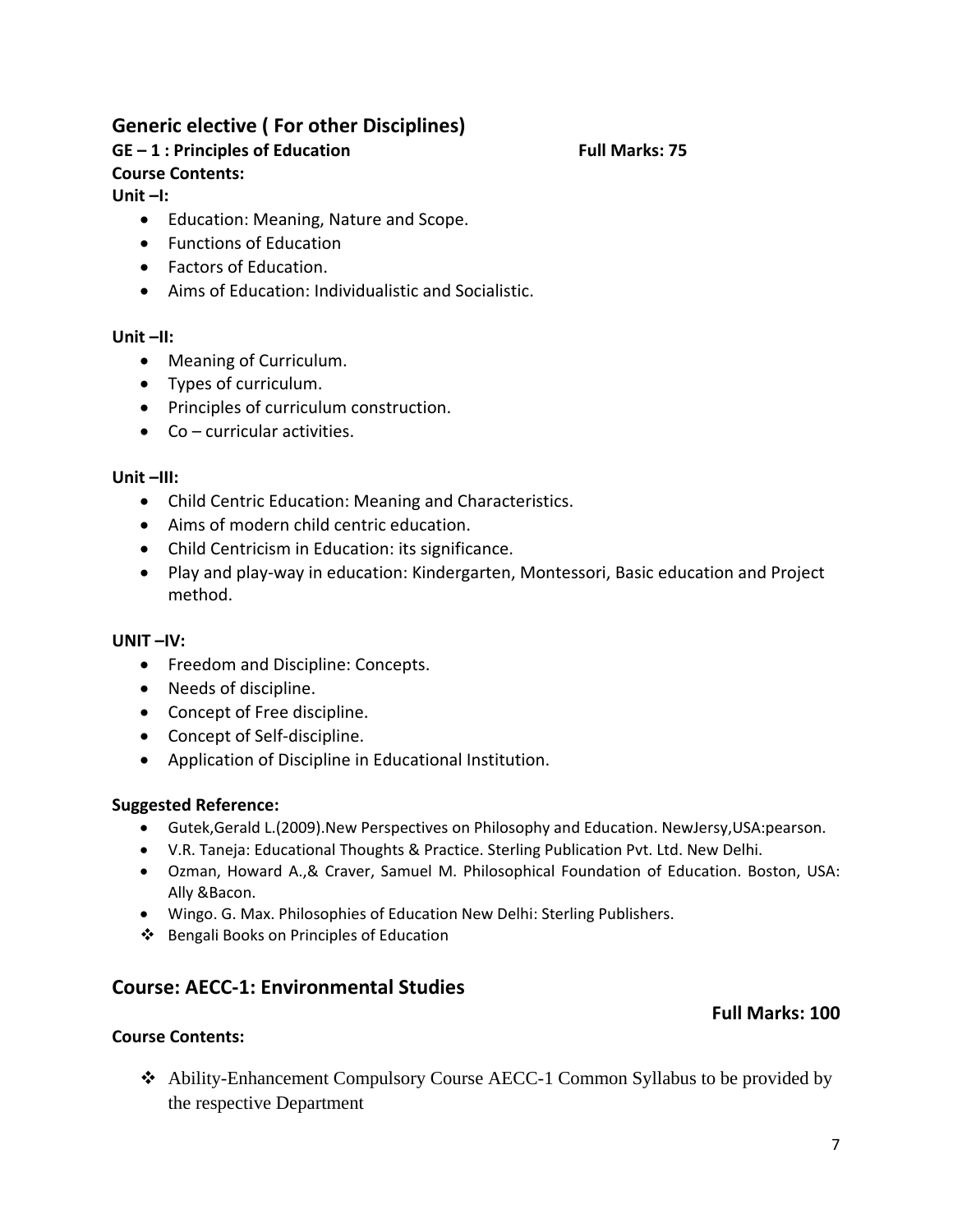## Semester-2<sup>nd</sup>

## **Course: C-3: Educational Philosophy-II** Full Marks: 75

## **Course Contents:**

## **Unit –I:**

● Western Schools of Philosophy and their Educational Implication, ● Idealism, ● Naturalism, ● Realism and ● Pragmatism; Their contribution to present day education.

## **Unit –II:**

● Contribution of Great Educators to Education, ● Rousseau, ● Pestalozzi, ● Froebel, ● Dewey,

● Montessori

## **Unit –III:**

**●** Current issues in Education: Education for Democracy, ● Education for National Integration,

●Education for International Understanding,

## **Unit –IV:**

● Education for empowerment of Deferent Categories of People, Education for Peace, Education for Leisure

## **Recommended Books:**

- Gutek, Gerald L.(2009).New Perspectives on Philosophy and Education. NewJersy, USA: pearson.
- Ozman, Howard A., & Craver, Samuel M., Philosophical Foundation of Education. Boston, USA: Ally &Bacon.
- Wingo, G. Max. Philosophies of Education New Delhi: Sterling Publishers.
- Chanda s.s. & Sharma R.k Sociology of Education, New Delhi, Atlanti Publishers.(2002)
- Chandra S.S Indian educational development, problems and trends, New Delhi, Kanishka Publishers, (2002).
- V.R. Taneja: Educational Thoughts & Practice. Sterling Publication Pvt. Ltd. New Delhi.
- ❖ Bengali Books on Educational Philosophy.

## **Core Course (CC-4): Educational Psychology-II Full Marks: 75**

## **Course Contents:**

## **Unit –I:**

● Intelligence: Concept and Definition, ● Theories of Intelligence: Two-factor, Group-factor and ● Guilford's theory of Intellect, ● Measurement of intelligence: Verbal, Non-verbal and Performance Test, ● Creativity: Meaning and nature, Characteristics of creative person.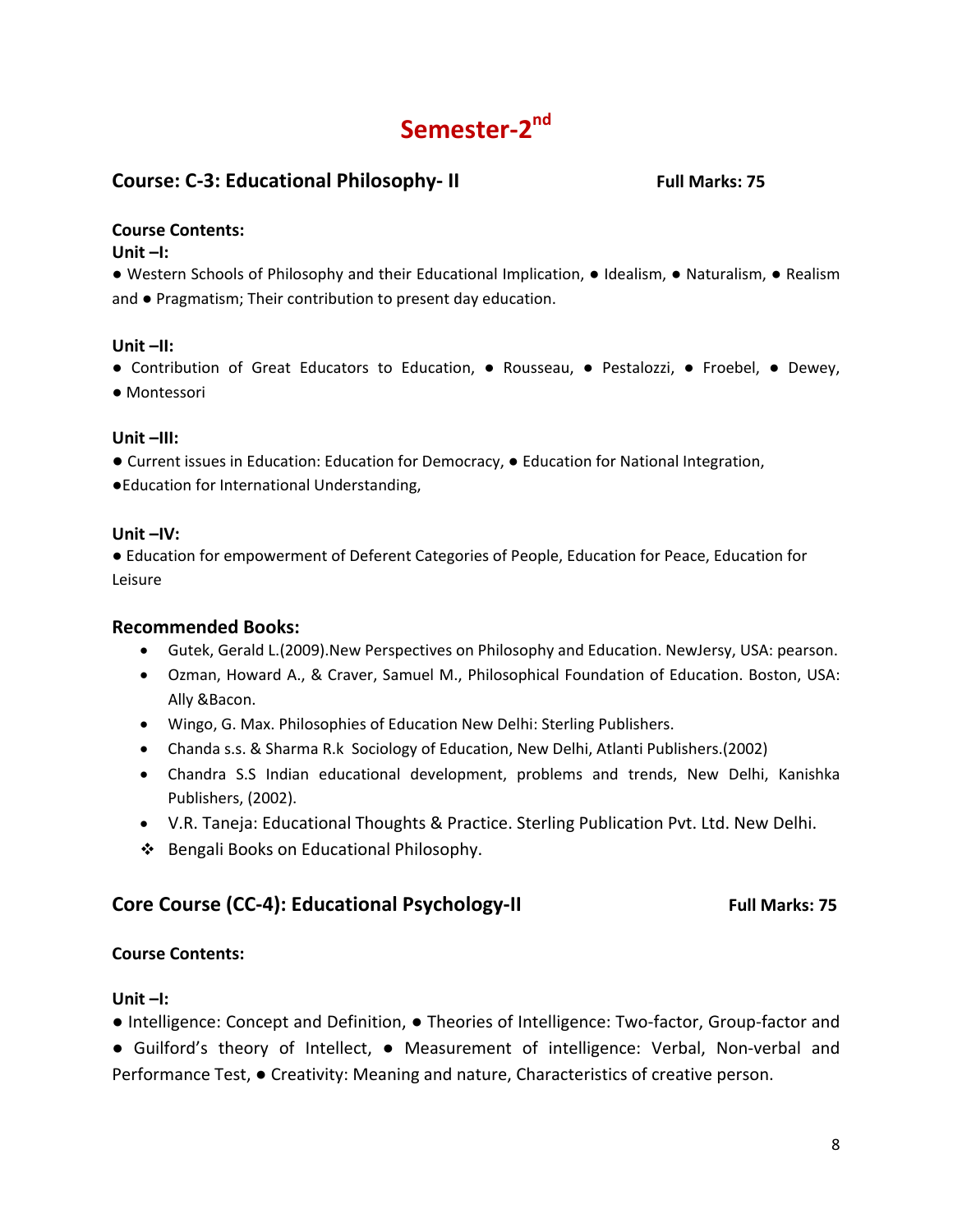## **Unit –II:**

● Personality: Meaning and Nature, ● Development of Personality, ● Personality: Types and Traits, Psychoanalytical theory of Personality, ● Humanistic approach of Personality, ● Assessment of Personality.

## **Unit –III:**

● Memory: Meaning and Concepts, Process of Memorization, ● Storage and reproduction of information, ● Types of Memory: Sensory Memory-short term and long term memory, ● Encoding of Memory, ● Economy in memorization, ● Remembering and Forgetting: Causes.

## **Unit –IV:**

● Piaget's theory of Cognitive development: Definition and brief outline, ● Burner & Vygotsky's Theories of Development.

## **Recommended Books:**

- Bigge, M.L. Psychological Foundations of Education. Harper and Row, New York.
- Chauhan, S.S. (1998). Advanced Educational Psychology. Vikash Publishing House, New Delhi.
- Mangal S.K (1997). Advance Educational Psychology. Presentice Hall of India, New Delhi.
- Mathur, S.S. Educational Psychology. Binod Pustak Mandir, Agra.
- Woolfolk, A.E. (2011) Educational Psychology. Derling Kinderslay (India) Pvt. Ltd.
- Bruner, J.(1977). The Process of Education, USA: Harvard University Press.
- ❖ Bengali Books on Educational Psychology

## **Generic elective ( For other Disciplines)**

## **GE – 2 : Educational Psychology Full Marks: 75 Course Contents:**

**Unit –I:** 

- Educational Psychology: Meaning, Nature and Scope
- Relation between Education and Psychology.
- Methods of Educational Psychology.

### **Unit –II:**

- Growth and Development: Meaning and Concepts.
- Stages of Development of a Child: Infancy, Childhood and Adolescence.
- Aspects of Child Development : Physical, Intellectual, Emotional, Social

## **Unit –III:**

- Personality: Concept and definition.
- Development of Personality.
- Types and Traits Approaches to Personality.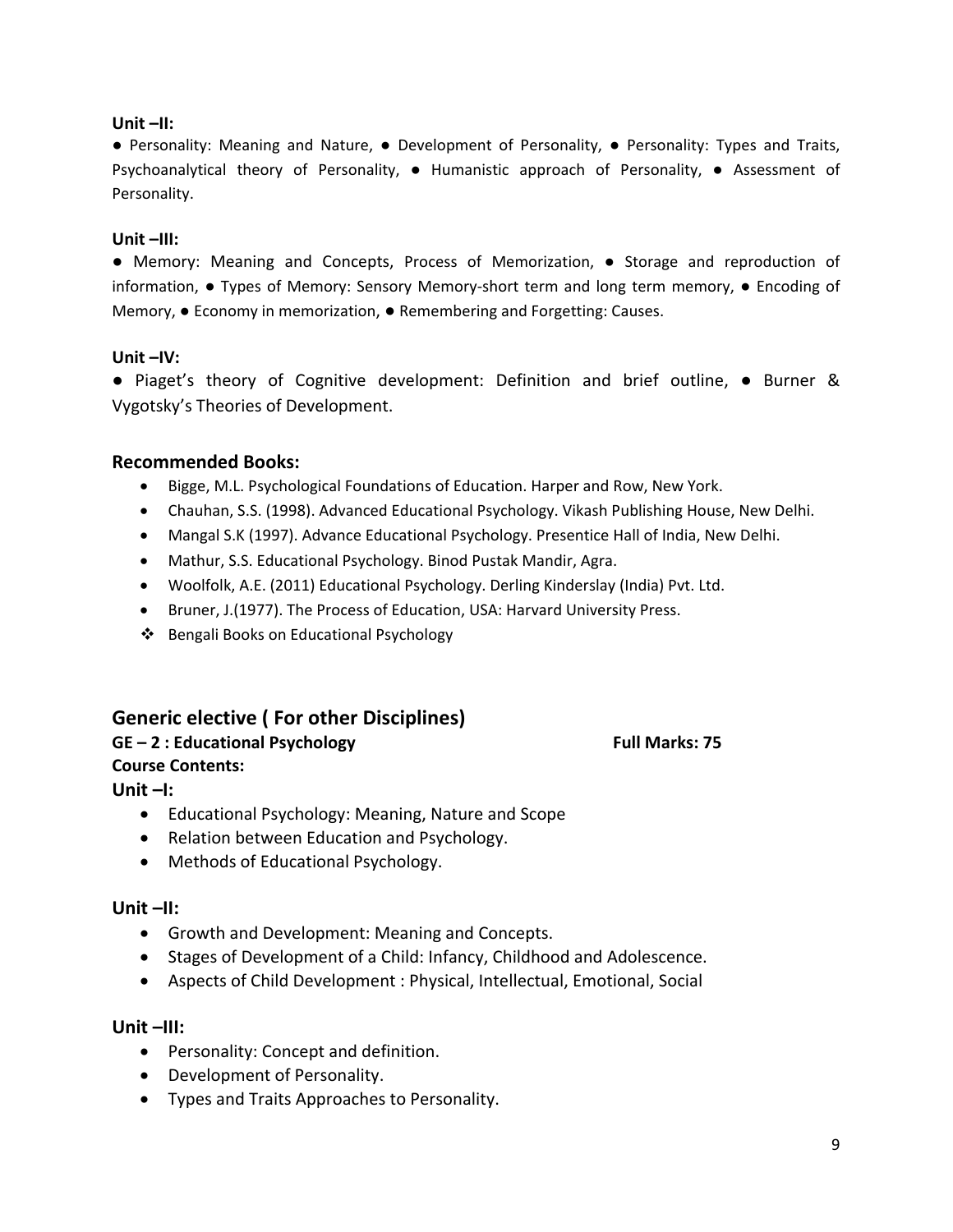- Theories of intelligence: Two-factor, Group-factors and Structure of Intellect.
- Intelligence Test: Verbal, Non-verbal test and their uses.

• Individual Differences: Concepts and Types.

#### **Unit –V:**

**Unit –IV:** 

- Learning: Meaning &Nature.
- Factors associated with learning.

• Causes of Individual Differences.

• Intelligence: Concept and Definition.

- Theories of Learning: Trial & Error, Classical conditioning and Gestalt theory of learning.
- Learning relation to; Attention, Interest, Maturation and Motivation.

#### **Suggested Reference:**

- Bigge, M.L. Psychological Foundations of Education. Harper and Row, New York.
- Chauhan, S.S. (1998). Advanced Educational Psychology. Vikash Publishing House, New Delhi.
- Choube, S.P. &Choube.(1996). Educational Psychology and Experriments. Himalay Publishing House, New Delhi.
- Mangal S.K (1997). Advance Educational Psychology. Presentice Hall of India, New Delhi.
- Mathur, S.S. Educational Psychology. BinodPustakMandir, Agra.
- Woolfolk, A.E. (2011) Educational Psychology. Sterling Kinderslay (India) Pvt. Ltd.
- ❖ Bengali Books on Educational Psychology.

## **Course: AECC-2: English/MIL Full Marks: 50 Course Contents:**

 Ability-Enhancement Compulsory Course AECC-2 Common Syllabus to be provided by the respective Department

## **Semester-3rd**

## Core Course (CC-5) : Educational Sociology-I Full Marks: 75

## **Course Contents:**

### **Unit –I:**

● Education Sociology: Concept, Nature and Scope, ● Sociology of Education: Concept and Nature ● Relation between Sociology and Education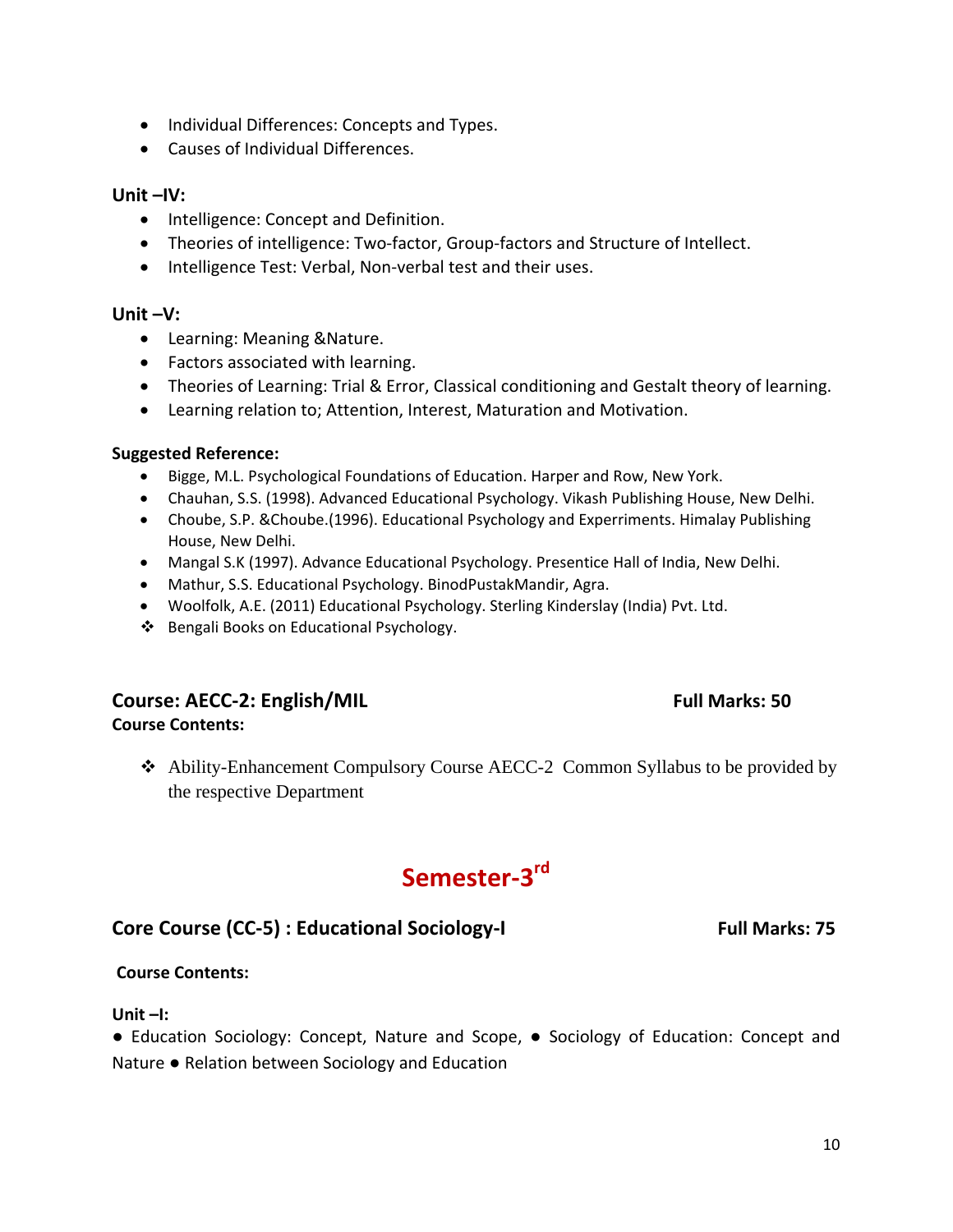## **Unit –II:**

● Education as a social sub-system; specific characteristic, ● The Components of Education and community, ● Relation between Education and Community, ● Education for Indian Society

## **Unit –III:**

● Social Change: Concept and nature, ● Factors and problems of social change in India, ● Education with Special Reference to Social Change

## **Unit –IV:**

● Social Stratification: Concept and Nature, ● Education with reference to social stratification, ● Social equity and equality of educational opportunities

## **Recommended Books:**

- Shukla, S&K Kumar Sociological perspective in Education, New Delhi, Chanakya Publications,(1985)
- Bhattacharjee, Srinvas Philosophical & Sociological Foundation of Education, Herald book service(1996)
- Saxena, N.R Philosophical & Sociological Foundation of Education, R. Lal book Depot, Meerut,(1956).
- Sharma, S.N Philosophical & Sociological Foundation of Education, Herald book service, Faridabad, (1995).
- Sodhi, T.S & Suri Aruna Philosophical& Sociological foundations of education, H.P Bhargav Book house, Agra,(1998)
- Bengali Books on Educational Sociology.

## **Core Course (CC-6): Education in Ancient &Medieval India Full Marks: 75**

## **Course Contents:**

## **Unit –I:**

● Education in Vedic period with special reference to ● Concepts, ● Aims, ● Curriculum, ● Method of teaching, ● Role of Teachers and Salient features

## **Unit –II:**

- Education in Bramanic period with special reference to Concepts, Aims, Curriculum,
- Method of teaching, Role of Teachers and Salient features

## **Unit –III:**

● Education in Buddhistic Period with special reference to ● Concepts, ● Aims, ● Curriculum, ● Method of teaching, ● Role of Teachers and Salient features, ● Comparison between Bramanic and Buddhistic education.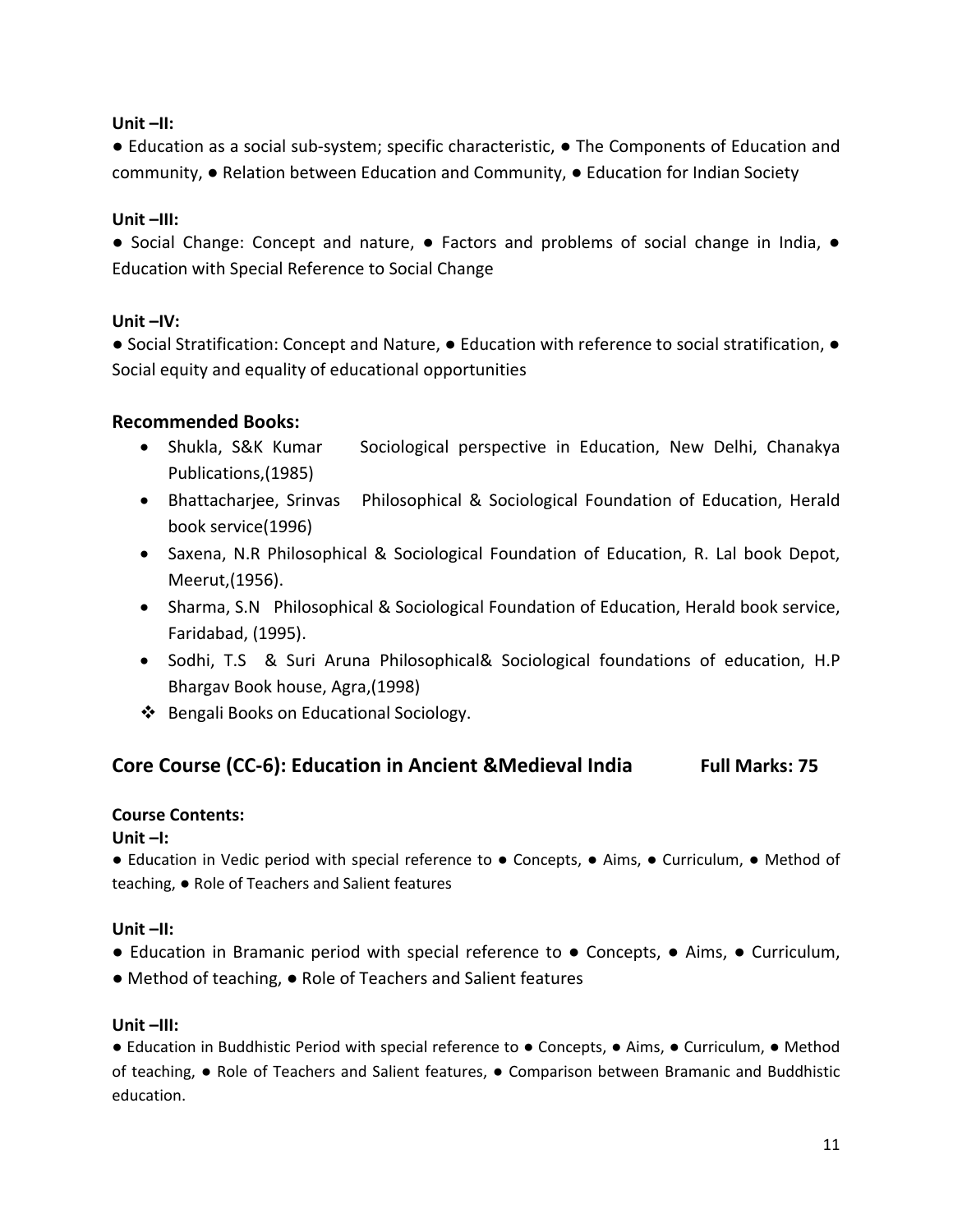## **Unit –IV:**

● Education in Medieval India: Under Sultanate and Mughal Rulers, with special reference to ● Objectives, ● Curriculum, ● Method of teaching, ● Role of Teachers and Salient features.

## **Recommended Books:**

- Altekar, A. S. Education in Ancient India
- Basu, A.N. Education in Modern India
- Banerjee, J.P. Education in India-Past, Present and Future
- Keay, F.E. Indian Education in Ancient Times
- Mukherjee, S.N. Education in India, Today and Tomorrow
- Narulla, S, Nayak, J.P. History of Education in India
- Rawat, P.L. History of Indian Education
- Bengali Books on Education in Ancient and Medieval India

## Core Course(CC-7): Education in British India Full Marks: 75

## **Course Contents:**

### **Unit –I:**

● Indian Education during early British Period, ● Missionary educational activities in India during early 19th century, ● Serampore Mission, ● Fort William College, ● Bengal Renaissance-Educational contributions, ● Charter Act of 1813.

### **Unit –II:**

● Introduction to Western Education, ● Oriental and Occidental Controversy, ● Macaulay's Minute, ● Adam's Report and its recommendations, ● Wood's Despatch-1854.

### **Unit –III:**

● Recommendations of Indian Education Commission (1882), ● Educational reforms of Lord Curzon, ● National Education Movement, ● Gokhale's compulsory primary education bill

### **Unit –IV:**

● Calcutta University Commission (1917-1919), ● Education under Diarchy, ● Hartog Committee Report (1929), ● Education under Provincial autonomy, ● Abbot Wood Report, ● Gandhiji's Basic Education, ● Sargeant Report (1944)

- Basu, A.N. Education in Modern India
- Basu, A.N. Adam's Report
- Banerjee, J.P. Education in India-Past, Present and Future
- Mukherjee, S.N. Education in India, Today and Tomorrow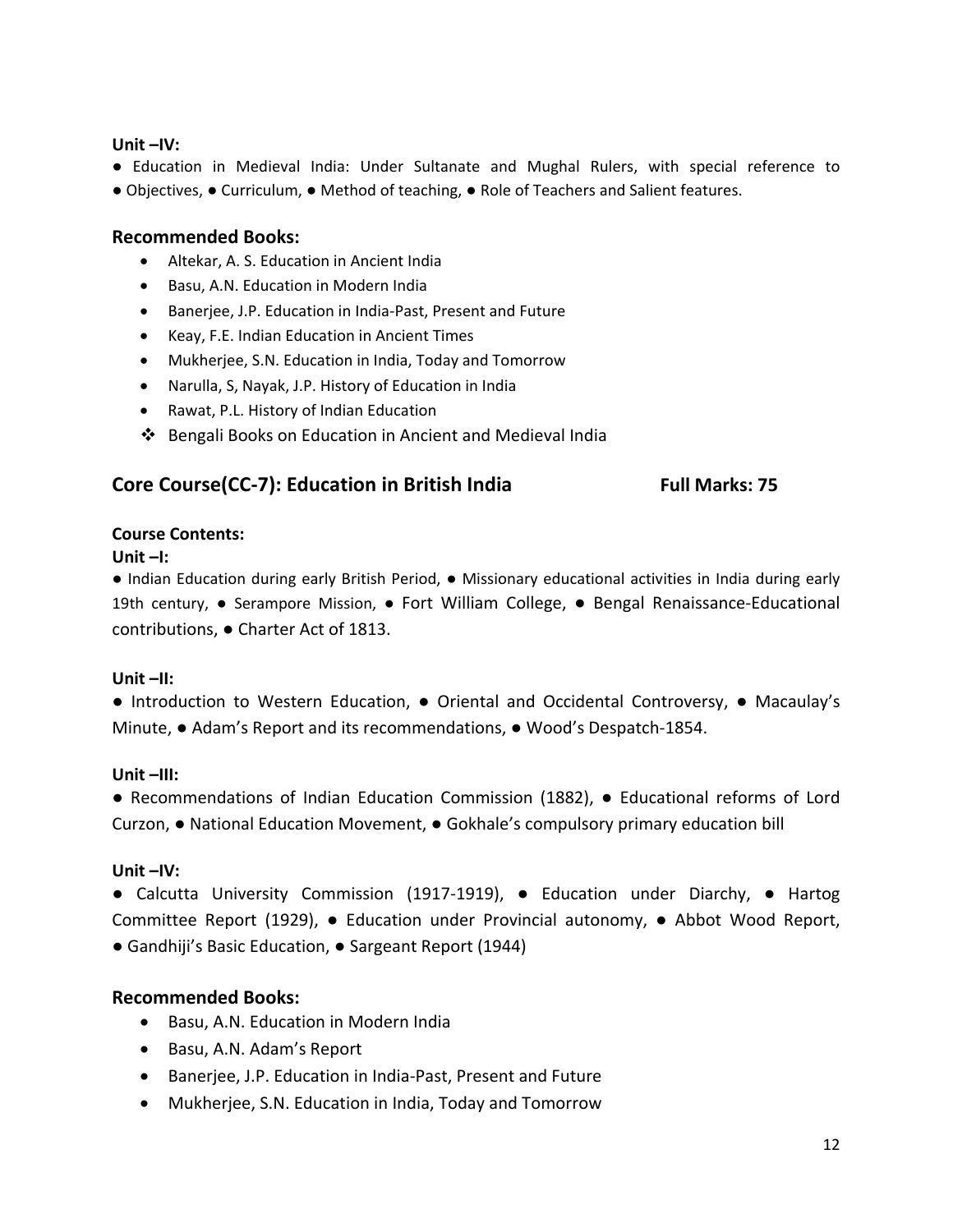- Mukherjee, S.N. History of Education (Modern Period)
- Narulla, S, Nayak J.P. History of Education in India
- Purkait, B.R. History of Indian Education
- Bengali Books on education in British India

## **Generic elective ( For other Disciplines)**

## **GE – 3 : Educational Sociology Full Marks: 75**

## **Course Contents:**

**Unit –I:**

- Education Sociology: Meaning, Nature and Scope.
- Relation between Sociology and Education.
- Education-as a social sub-system.

## **Unit –II:**

- Social Change: Concept and nature.
- Factors and problems of social change in India.
- Social stratification: Meaning and Types.

## **Unit –III:**

- Socialization: Meaning, process and factors of socialization.
- Social Control: Meaning and types of Social control, Agencies of Social Control.

## **Unit –IV:**

- Social Agencies of Education and their educative role:
- Family.
- School.
- State.
- Mass media.

## **Suggested Reference:**

- Shukla, S&K Kumar Sociological perspective in Education, New Delhi, Chanakya Publications,(1985)
- Bhattacharjee, Srinvas Philosophical & Sociological Foundation of Education, Herald book service(1996)
- Saxena, N.R Philosophical & Sociological Foundation of Education, R. Lal book Depot., Meerut,(1956).
- Sharma , S.N Philosophical & Sociological Foundation of Education, Herald book service, Faridabad, (1995).
- Sodhi, T.S &SuriAruna Philosophical& Sociological foundations of education, H.P Bhargav Book house, Agra,(1998)
- ❖ Bengali Books on Educational Sociology

13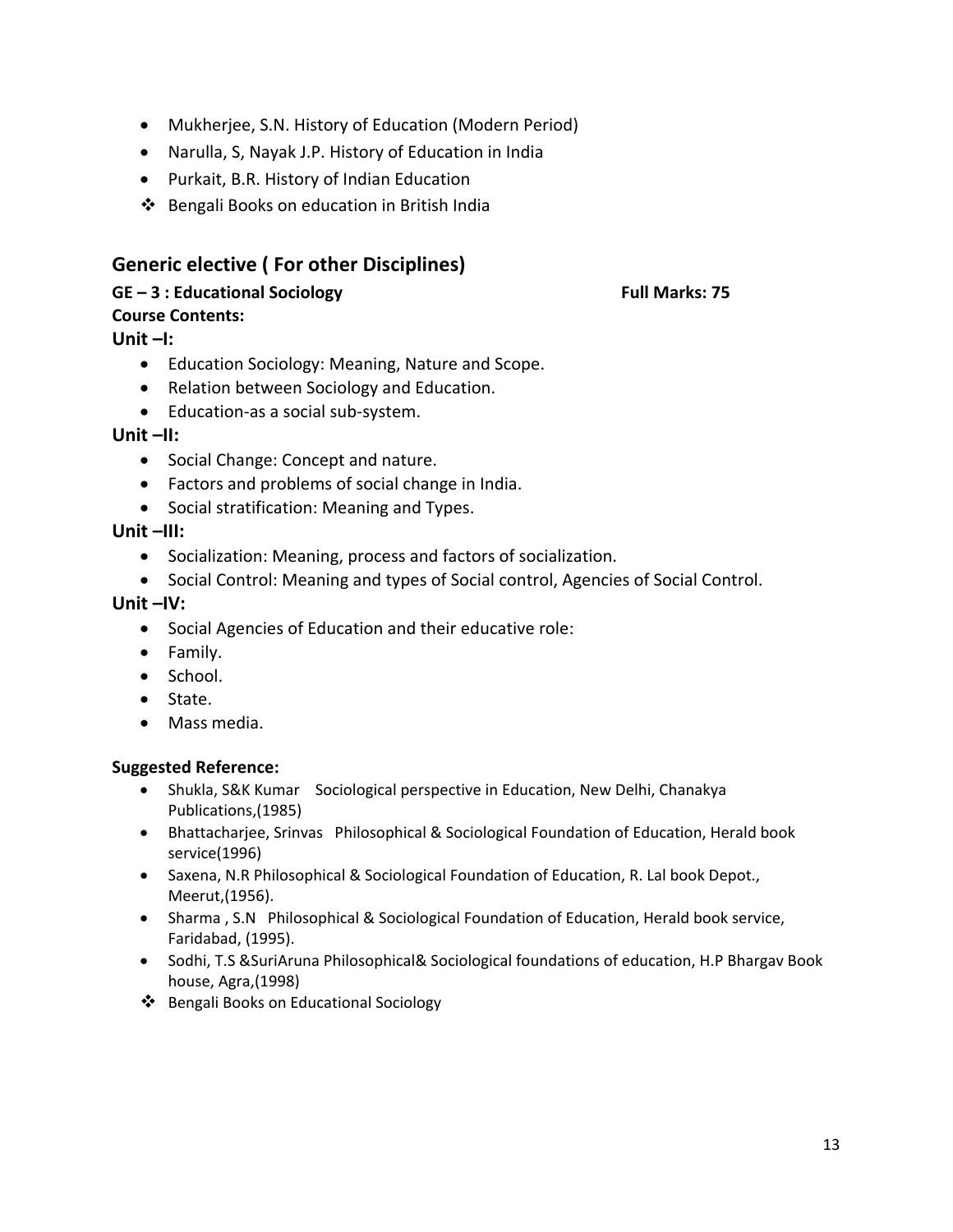## **Skill Enhancement Course SEC-1: Value Education Full Marks: 50**

## **Course Contents:**

## **Unit –I:**

● Value Education: Meaning and Concept, ● Needs of Value Education,

## **Unit –II:**

● Values in a Pluralist Society, ● Morality: Concept, ●Needs of Morality, ● Morality & Value, ● Role of Parents to Facilitate Children's Moral Development

## **Unit –III:**

● Values in the Classroom, ● Value from the pupil's perspective, ● Inculcation of Values among the students, ● Role of the teachers to facilitate moral development among the pupils,

## **Unit –IV:**

● Peace Education: Meanings and Aims, ● Values in Peace Education, ● Values and Human Rights Education

## **Recommended Books:**

- The moral child Damon, W.New York: The free press.
- Values in Education and Education in value Halstead, J.Mark. London.
- Moral Education Durkheim, E.London.
- The Psychology of moral Development Kohlberg. New York.
- Values Education Bagchi, J.P: University Book House (P) Ltd.
- Human Rights A source Book Dev, Arjun et. al. NCERT, New Delhi.
- Human Development Report 2002, UNDP New York and Oxford.
- Fundamentals of Indian Philosophy Puligandla, R. Abingdon Press.
- Values and Teaching : Working with values in the Classroom, Raths, L
- ❖ Bengali Books on Value Education

## **OR**

## **SEC-1: Computer Application in Education-I** Full Marks: 50 **Course Contents:**

## **Unit I:**

**MS office**:

• MS Word • MS Power Point • MS Excel

## **Unit II:**

• Concepts of information and communication technology; Universal access VS Digital Divide - issues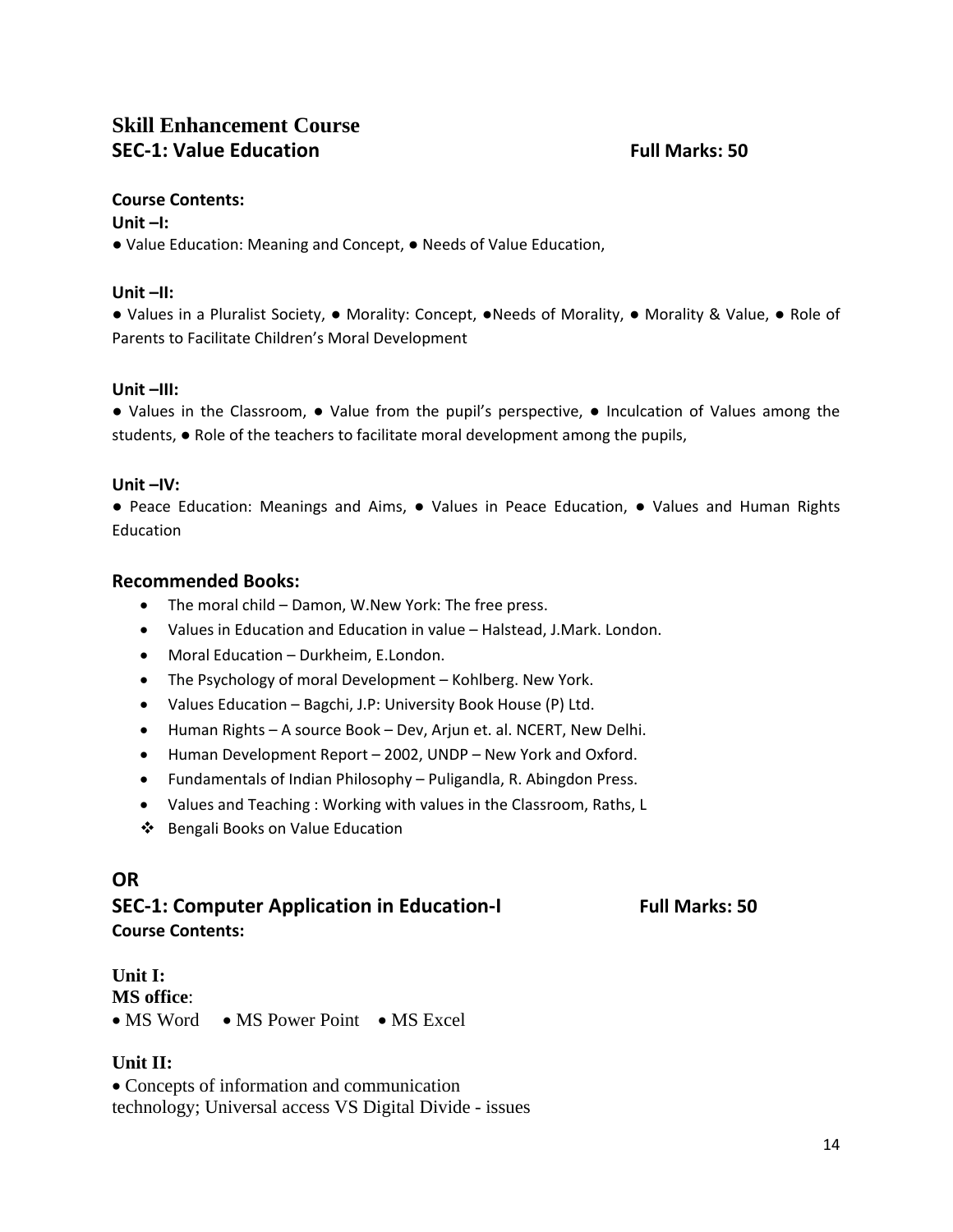and initiatives; • Challenges of Integration of ICT in School; Aims and objectives of National Policy on Information and Communication Technology (ICT) in School Education in India.

## **Unit III:**

• Components and Objectives of National Mission on Education through ICT (NMEICT), Spoken Tutorials, Gyan Darshan, Gyanvani, Sakshat Portal, e Gyan Kosh; Virtual laboratory and Haptic technology

## Semester-4<sup>th</sup>

## **Course: C-8: Educational Sociology-II** Full Marks: 75

## **Course Contents:**

## **Unit –I:**

● Socialization: Meaning, process and factors of socialization, ● Role of the Patents and the Teachers in the process of socialization, ● Social Control: Meaning and types of Social control, ● Agencies of Social Control

## **Unit –II:**

● Social Mobility: Meaning, Types, ● Causes and factors of Social Mobility, ● Mobility in Indian Society

## **Unit –III:**

- Concept of Culture, Cultural Change & Cultural Lag, Education as Cultural Determinants,
- Education for Multicultural Society

### **Unit –IV:**

● Social Institution and Agencies of Education: Family, School, State, Mass media, ● Educative role of the above social agencies.

- Shukla, S & K Kumar; Sociological perspective in Education, New Delhi, Chanakya Publications,(1985)
- Bhattacharjee, Srinvas; Philosophical & Sociological Foundation of Education, Herald book service(1996)
- Saxena, N.R Philosophical & Sociological Foundation of Education, R. Lal book Depot, Meerut,(1956).
- Sharma, S.N Philosophical & Sociological Foundation of Education, Herald book service, Faridabad, (1995).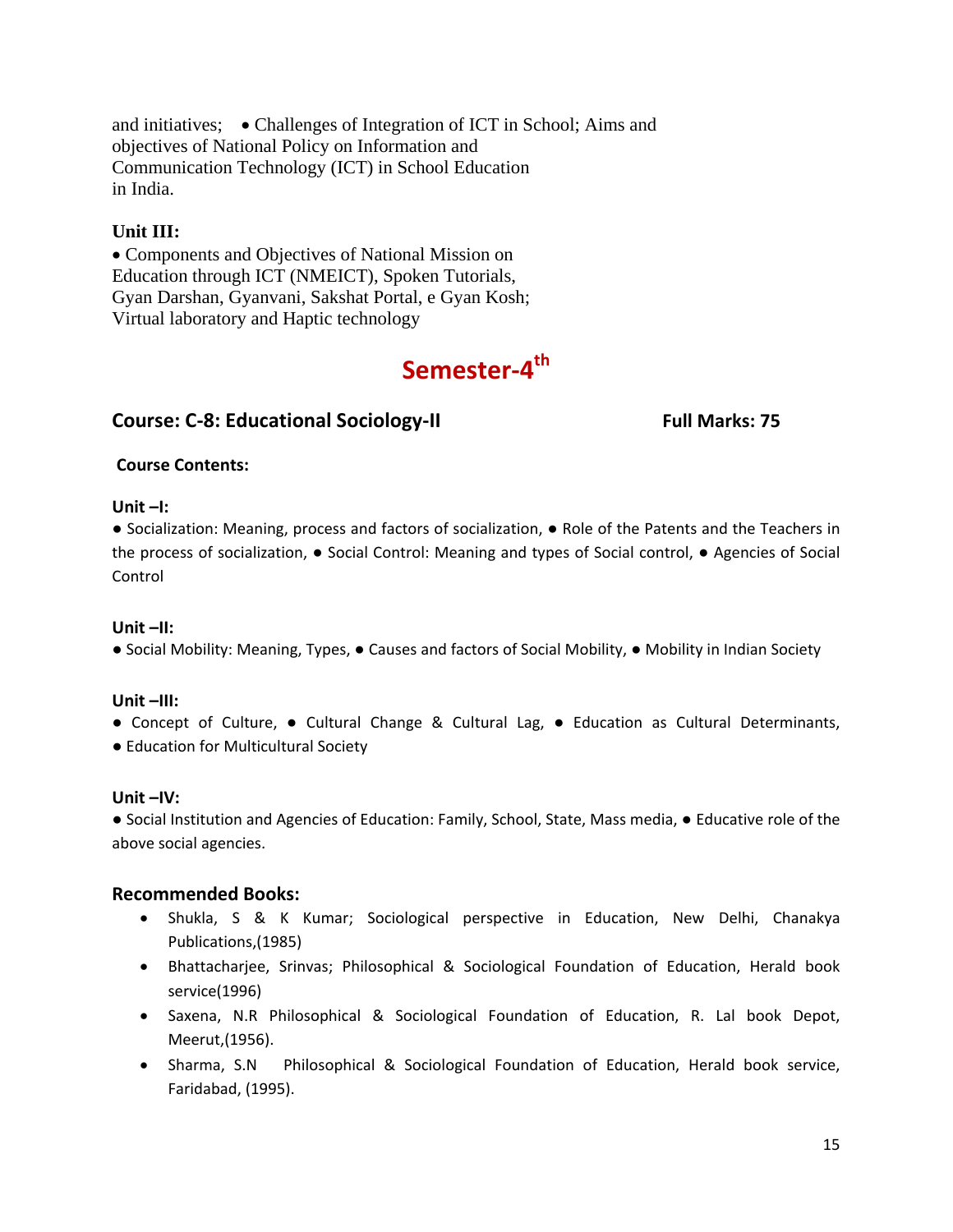- Sodhi, T.S & Suri Aruna Philosophical & Sociological foundations of education, H.P Bhargav Book house, Agra,(1998)
- ❖ Bengali Books on Educational Sociology

# **Core Course (CC-9): Development of Education in Post-Independence Period Full Marks: 75**

## **Course Contents:**

## **Unit –I:**

● University Education Commission (1948-49): Aims, Curricula, Rural University and Other Recommendations, ● Mudaliar Commission (1952-53): Aims, Structure, Curricula and Other Recommendations,

## **Unit –II:**

● Kothari Commission (1964-66): Objectives, Structure, Curricula, Technical and Professional Education, Recommendations on different areas of education.

## **Unit –III:**

● Universal elementary education: Free, Compulsory & Universal Education in India, ● Present Position of Elementary Education, ● Language Policy in Education as recommend by different Commissions& Committees

## **Unit –IV:**

● National Policy on Education (1986), ● Programme of Action (P.O.A.)-(1982), ● Constitutional Reforms Relating to Education.

## **Recommended Books:**

- Report of Commissions-Radhakrishnan, Mudaliar, Kothari.
- National Policy on Education, 1986. Policy perspective and Action programme.
- Education in India-Past-Present-Future, Vol. I and II, J. P. Banerjee
- Landmarks in the History of Modern Indian Education, J. C. Aggarwal
- History of Education in India, Dr. R N Sharma and R K Sharma
- Bengali Books on Development of Education in Post-Independence Period

## **Core Course (CC-10): Educational Management and Administration**

**Full Marks: 75**

## **Course Contents:**

**Unit –I:**

● Educational Management: Meaning, nature and scope, ● Need of Educational Management in Modern Education, ● Process of Educational Management and Administration, ● Role of Educational Manager.

**Unit –II:**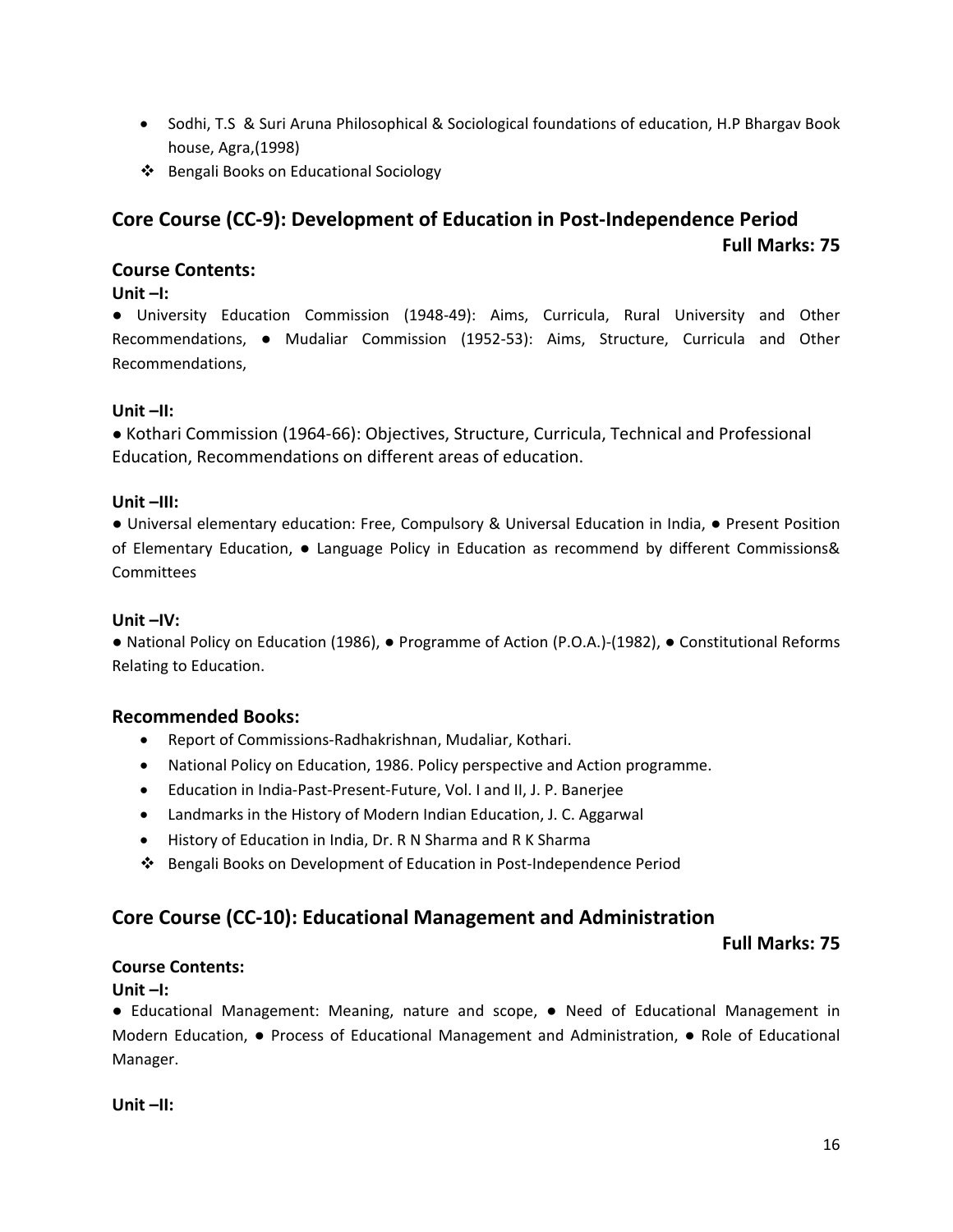● Educational organization: Meaning and Principles, ● School Organization and its Principle, ● School plant, ● Buildings, ● Equipments, ● Playground, ● Workshop, ● Library, ● Computer room etc.

## **Unit –III:**

● Educational Supervision: meaning, need and functions, ● Factors influencing supervision, ● Difference between inspection and supervision, ● Styles of leadership

## **Unit –IV:**

● Educational Planning: meaning, scope, and significance, ● Educational Planning: types & strategies, ● Manpower Planning: meaning, nature, and characteristics, Steps and Strategies in Manpower Planning.

## **Recommended Books:**

- P.D. Shukla Adminstration of Education in India, Vikash, New Delhi. 1983.
- H. Spears Improving the supervision of Instrcution. Prentice Hall, New York, 1955.
- Ralph B. Kingbrough and Nunnery Educational Administration, MacMillan New York 1983.
- Raymond H. Ostrander A Value Approach to Educational Administration, 1968.
- K.K. Shukla Inspection and Supervision in Secondary Schools.
- NEUPA Some Basic Facts about Educational Administration in India.
- $\cdot$  Bengali Books on Educational Management and Administration.

## **Generic Elective ( For other Disciplines)**

**GE - 4 : History of Education in India Full Marks: 75** 

## **Course Contents:**

**Unit –I:** 

- Missionary educational activities in India: Characteristics and significance.
- Serampore Mission: Contributions of the Trio to Education.
- Charter Act of 1813.
- Macaulay's Minute.
- Adam's Report and its recommendations.
- Woods Despatch (1854).

## **Unit –II:**

- Indian Education commission -1882.
- Indian University Commission (1902).
- National Education Movement.

## **Unit –III:**

- Sadler Commission -1917
- Hartog Committee Report.
- Wardha Schame.
- The Sargent Plan (1944).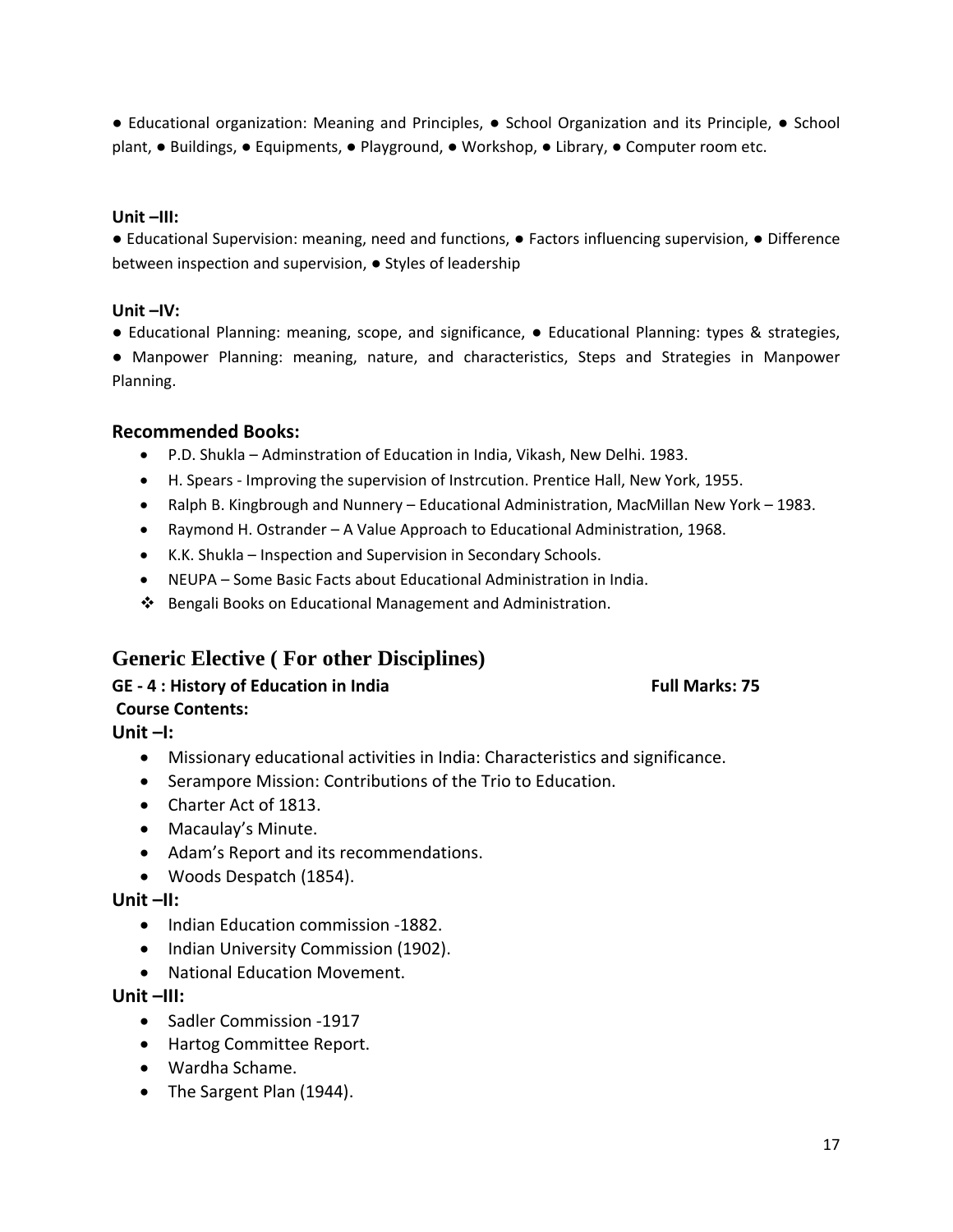## **Unit –IV:**

- Radhakrishnan Commission-1948, with special reference to rural university.
- Mudaliar Commission (1952-53): Reports and Recommendations.
- Kothari Commission (1964-66): Reports and Recommendations.
- National Education Policy1986 and Revised Educational Policy of 1992.

## **Suggested References:**

- Basu, A.N. Education in Modern India
- Banerjee, J.P. Education in India-Past, Present and Future
- Mukherjee, S.N. Education in India, Today and Tomorrow
- Mukherjee, S.N. History of Education (Modern Period)
- Nurullah, S, Naik J.P. History of Education in India
- Rawat, P.L. History of Indian Education
- Bengali Books on History of Education in India

## **Skill Enhancement Course**

## **SEC-2: Educational Thoughts and Ideas of Great Indian Educators Full Marks: 50 Course Contents:**

## **Unit –I:**

- Raja Rammohan Roy (1772-1883): Philosophy of life, Activities, Ideas on Education and Women Education.
- Iswar Chandra Vidyasagar (1820-1891): Educational Philosophy, Aims of Education, Method of Instruction, Activities & Ideas on Women Education.

## **Unit –II:**

- Swami Vivekananda (1863-1902): Educational Philosophy, Aims of Education, Method of Instruction, Curriculum of Education, Women Education & Concept of Teacher
- Sri Aurobindo (1872-1950): Educational Philosophy, Aims of Education, Method of Instruction, Curriculum of Education, & Concept of Teacher

## **Unit –III:**

- Rabindranath Tagore (1861-1941): Educational Philosophy, Aims of Education, Method of Instruction, Curriculum of Education, & Santiniketan School
- Mahatma Gandhi (1869-1948): Educational Philosophy, Aims of Education, Method of Instruction, Curriculum of Education, & Basic Education.

- Mukherjee,K.K; Some Great Educators of the world, Das Gupta & Co.pvt. Ltd, Calcuta
- Purkait, B.K.; Great Educators, New Central Book Agency, London
- Guha, Bibhuranjan; Shikshay Pathikrit (Bengali), Sobha Publisher, Kolkata.
- Prof.B.C Rai; Theory of Education, Prakasan Kendra, Lakhnow.
- Vidya Ratna Taneja; Educational Thought and practice, Sterling Publishers Pvt.Ltd.
- Bengali Books on Educational Thoughts and Ideas of Great Indian Educators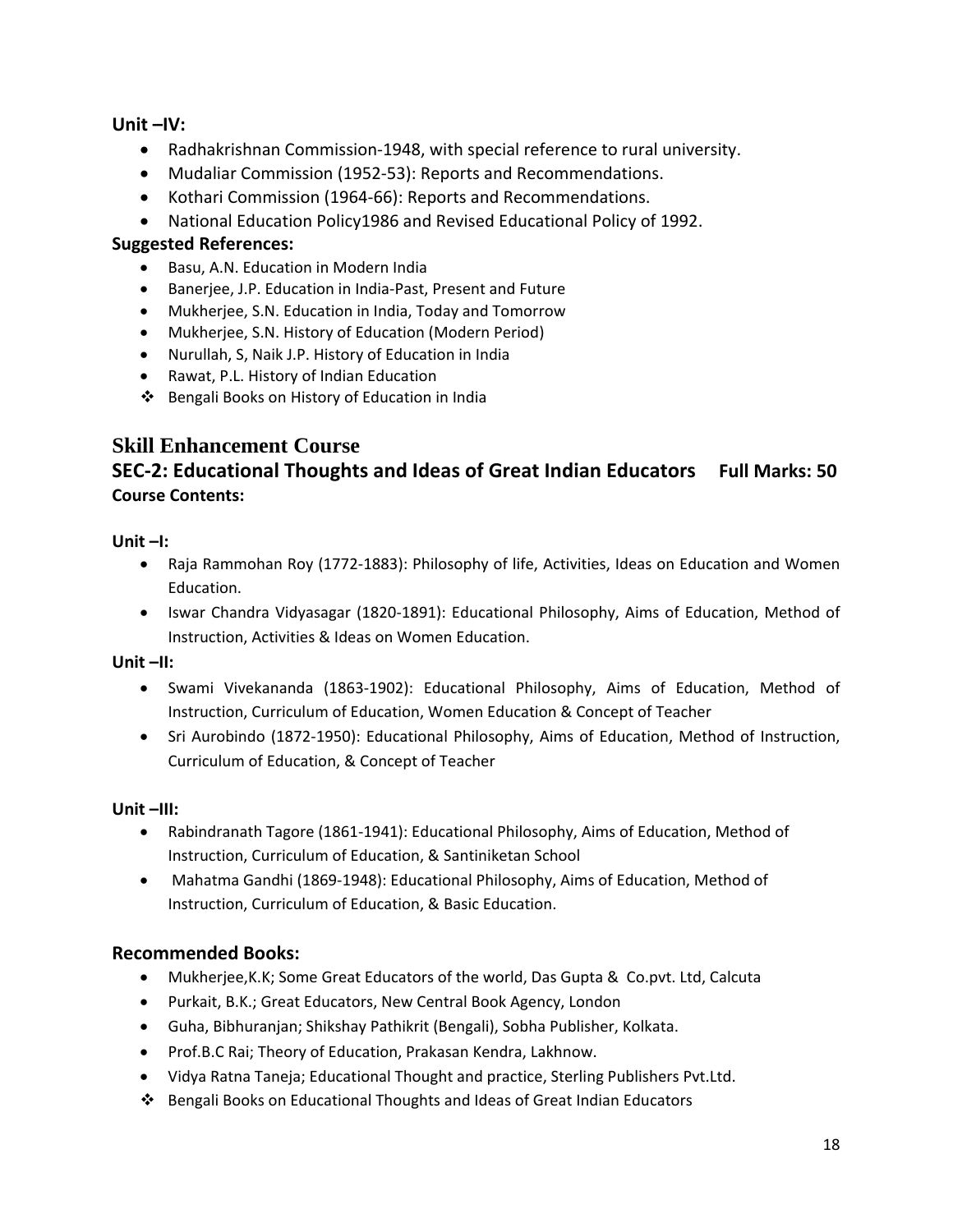## **SEC-2: Computer Application in Education-II Full Marks: 50**

## **Unit I :**

**OR**

## **Internet**

• Introduction to Internet • E-mail, Search Engines, Info-Savvy Skills; Digital Age Skills, safe surfing mode

## **Unit II: Educational Resources**

• Internet resources for different disciplines like natural

sciences, social sciences, Humanities and Mathematics. • General Introduction to E-learning, Mobile-learning, distance learning, On-line learning,

• Virtual University, Wikipedia, Massive Open Online

Courses (MOOCs);

• Social networking

## **Unit III : ICT Integrated Education**

- On line Admissions
- Digital Lesson Designing
- Evaluation Rubrics
- E-Portfolios of Learners
- Time-Space-Personnel Management
- Learning Resources Management
- Web Based Instruction
- Office Automation
- E-guidance & counselling
- E-modules
- E-learning Resources

## Semester-5<sup>th</sup>

## **Core Course (CC-11): Educational Guidance and Counselling Full Marks: 75**

## **Course Contents:**

## **Unit –I:**

● Educational Guidance: Meaning, Definition Concept, Scope, Needs and Importance of Guidance, ● Essentials of good Guidance programme

## **Unit –II:**

● Different forms of Guidance: Educational, Vocational and Personal, ● Organization of Guidance service at different levels of education,  $\bullet$  Basic data necessary for guidance: data about pupils, courses, vocations, ● Tools and techniques of Guidance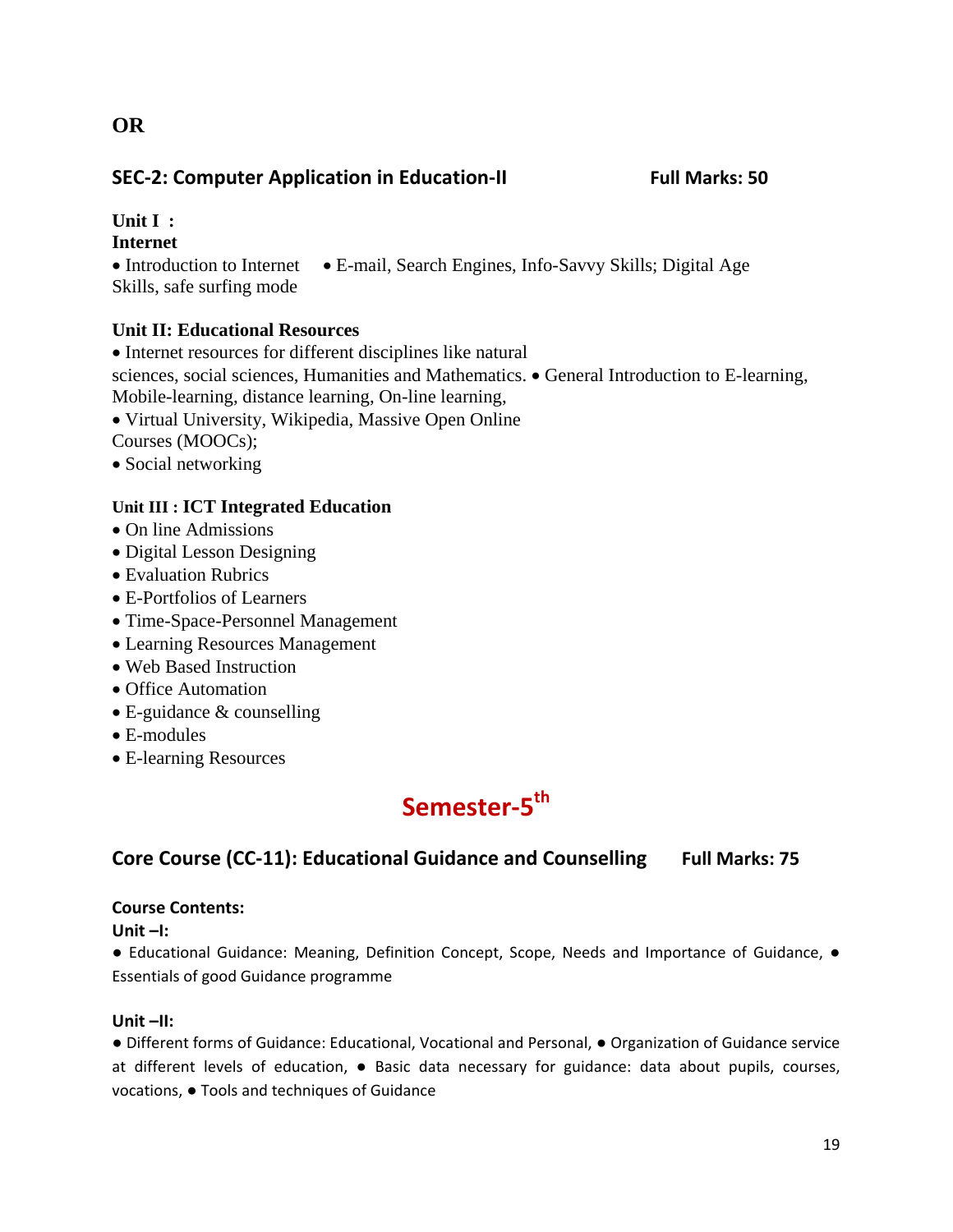## **Unit –III:**

● Counselling: Meaning, Nature, & Scope, ● Types of counselling, ● Tools and techniques of Counselling.

## **Unit –IV:**

● Difference between Guidance and Counselling, ● Counselling process-relationships & its characteristics, ● Role of parent, teacher & counselor in guidance programme

## **Recommended Books:**

- Basu, N.C. Educational and Vocational Guidance.
- Chauhan, S.S. Principles and Techniques of Guidance.
- Dave Indu The basic essentials of counseling.
- Kocher, S.K. Guidance and Counselling in Secondary School
- NCERT- Guidance and Counseling.
- ❖ Bengali Books on Educational Guidance and Counselling

## Core Course (CC-12): Educational Technology Full Marks: 75

### **Course Contents:**

### **Unit –I:**

● Educational Technology: concept and meaning, ● Educational Technology: nature, scope, needs and limitations, ● Components of Educational Technology-Hardware & Software.

### **Unit –II:**

● System approach: concept and characteristics, ● Components of instructional system, ● Uses and limitation of system approach, ● Programmed Learning: concept, nature and scope of programmed learning, Principles of programming.

### **Unit –III:**

● Communication: meaning, nature, types and process, ● Barriers of Communication, ● Significance of Communication, ● Components of communication process, ● Communication in teaching-learning situation.

### **Unit –IV:**

● Multimedia approach in educational technology, ● Visual, audio and audio-visual types and their uses in education, ● Computer and its role in education, ● Personalized Instructional Techniques, ● Mass Instructional Techniques

- Educational Technology J.Mohanty
- Instruction to educational Technology K.Sampath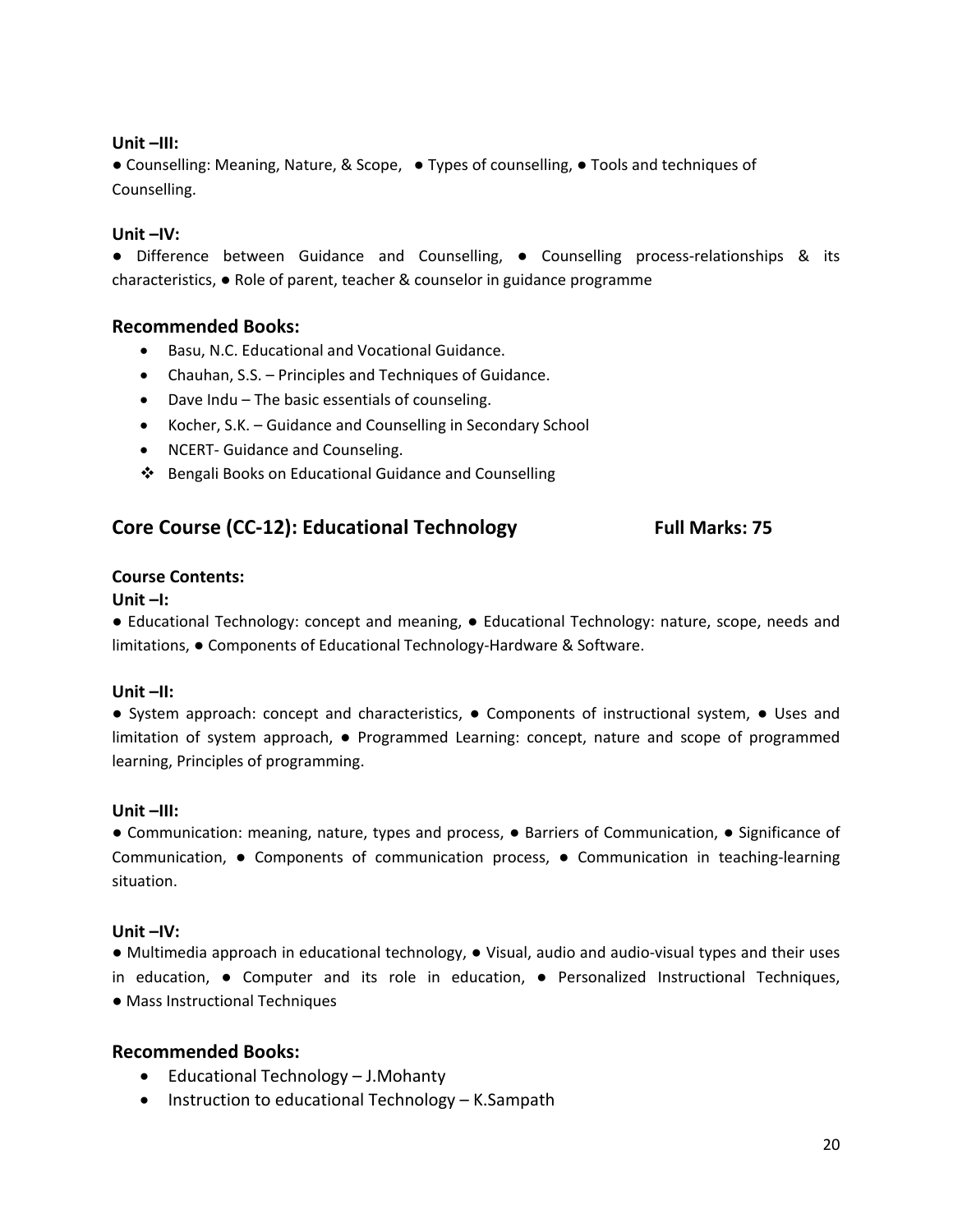- Technology of Teaching R.A.Sharma
- The Technology of Teaching B.F.Skinner
- Educational Technology B.C.Das
- Educational Technology- S.P.Ruhela
- Educational Technology Rao and Ravisankar
- ❖ Bengali Books on Educational Technology

## **Discipline Specific Elective DSE-Group-A Course: DSE-1: Yoga Education Full Marks: 75**

## **Course Contents:**

## **Unit –I:**

● Basis of Yoga, ● Patanjala Yogasutra, ● Hathayoga Pradipika, (Concepts & Brief analysis with examples)

## **Unit –II:**

● Concept of Yoga, ● Misconcepts of yoga, ● Streams of Yoga, ● Raja Yoga: Eight Fold Path, ● Anand Mimamsa (Concepts & Brief analysis with examples)

## **Unit –III:**

● Theories of Yoga Practices, ● Asana, ● Pranayama, ● Kriyas, ● Dhyana (Brief analysis)

## **Unit –IV:**

- Karma Yoga: Basic Understanding, Personality Development through Karma Yoga,
- Community Awareness

## **Unit –V:**

● Practical Eight Step Method: Single Group and Double Group Practice, ● Asana, ● Pranayama,

● Relaxation Techniques

- Gore, M.M. –Anatomy and Physiology of Yogic Practices; New Age Books, New Delhi, 2007
- Coulter.H.David- Anatomy of Hathayoga; MLBD, New Delhi, 2007
- Gharote, Manmath M. and Others- Application in Yoga; Lonavla, 2008
- Saraswati, Swami Satyananda- Asana Pranayama & Mudra Bandha; Bihar School of Yoga, Munger, 1969
- Tiwari, O.P.- Asana Why and How?; Kaivalyadhama, Lonavla
- Iyengar, B.K.S. Astadal Yoga Mala, (Vol. I-VIII); Allied Publishers Pvt. Ltd., Lucknow, 2009
- Bengali Books on Yoga Education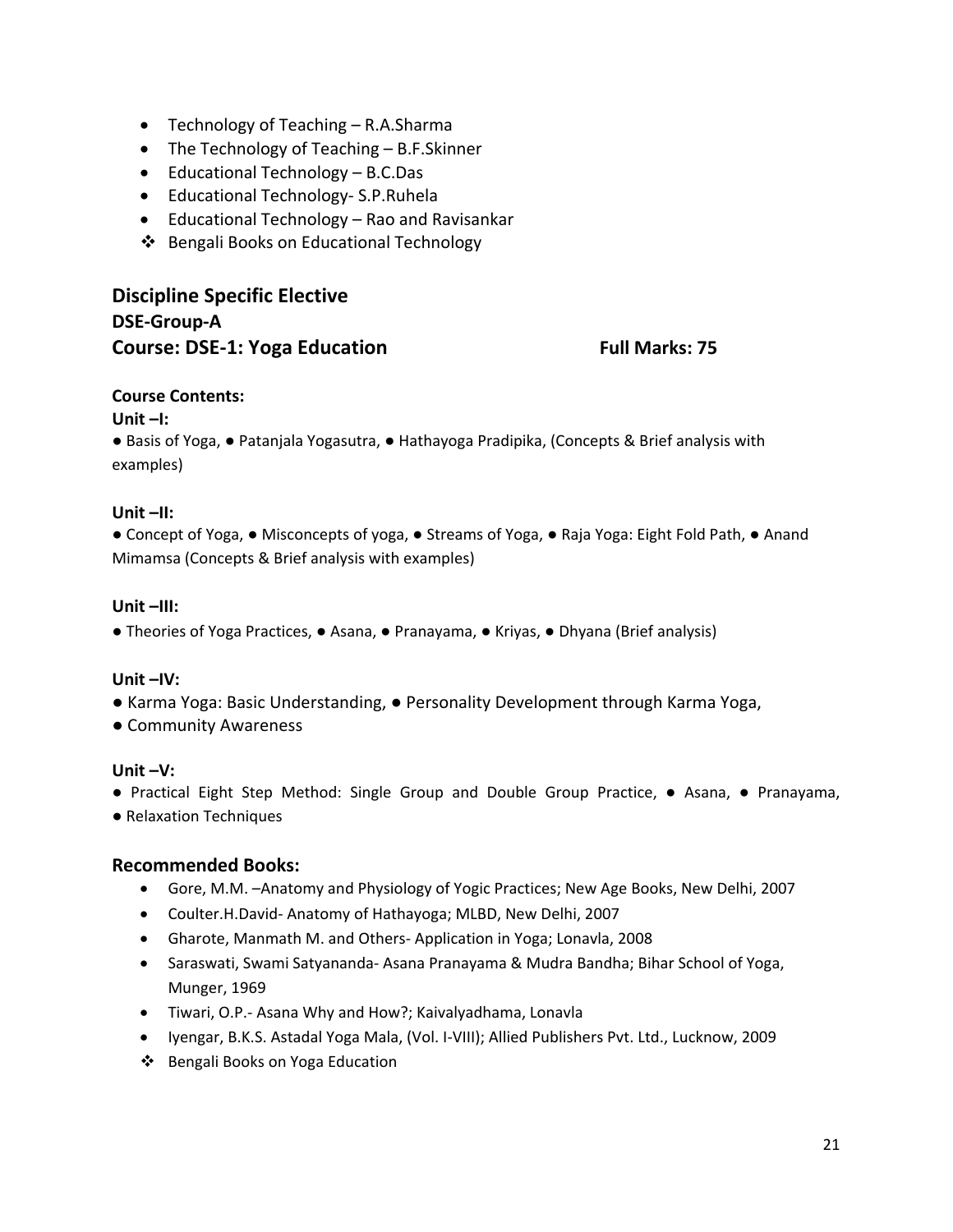## **OR**, **DSE-1: Current Issues in Indian Education Full Marks: 75**

## **Course Contents:**

## **Unit –I:**

● Constitutional provision in education, ● Development of Education under Five Year Plans – Pre-Primary Education, • Primary Education, • Secondary Education, • Higher Education, and • Women Education [last two five years plans]

## **Unit –II:**

● Equal opportunity in Education: OBC, SC, ST, Women and Minorities, ● Education for all and Sarva Siksha Mission.

## **Unit –III:**

● Functions of following Educational Organizations: UGC, NAAC, NCERT, NUEPA, NCTE, DIET, SCERT

## **Unit –IV:**

● Modern Trends and Contemporary Issues in Education, ●Privatatization in Education, ● Globalization and its impact on Education, ● Education as a Human Right, ● Adult and Non-formal Education

## **Recommended Books:**

- Mukherjee, S.N. Education in India, Today and Tomorrow, Boroda Acharya Book Depot.
- Nurullah, S. and Naik, J.P. History of Education in India; Macmillan Co.,
- Banerjee, J.P. Education in India, Past, Present and Future.
- Agarwal, J.C. Modern Indian Education, Shipra.
- Nanda, S. K. Indian Education and its problems today, Kalyani Ludhiana, 2000
- Mukherjee, S.N. History of Indian Education (Modern), Acharya Book, Barada, 1961.
- Bengali Boos on Current Issues in Indian Education

## **OR**,

## **DSE-1: Music and Fine Arts in Education Full Marks: 75**

## **Course Contents:**

**Unit –I:**

● Indian Music & Instrument: Preliminary Ideas of Indian Music, ● Preliminary Knowledge of Instrument, ● Structure of Tabla, ● Harmonium

### **Unit –II:**

● Practice, leading to performance, ● Prayer Song -2, ● Seasonal Song-2, ● Folk Song- 2, ● Integration of songs and music with other curricular areas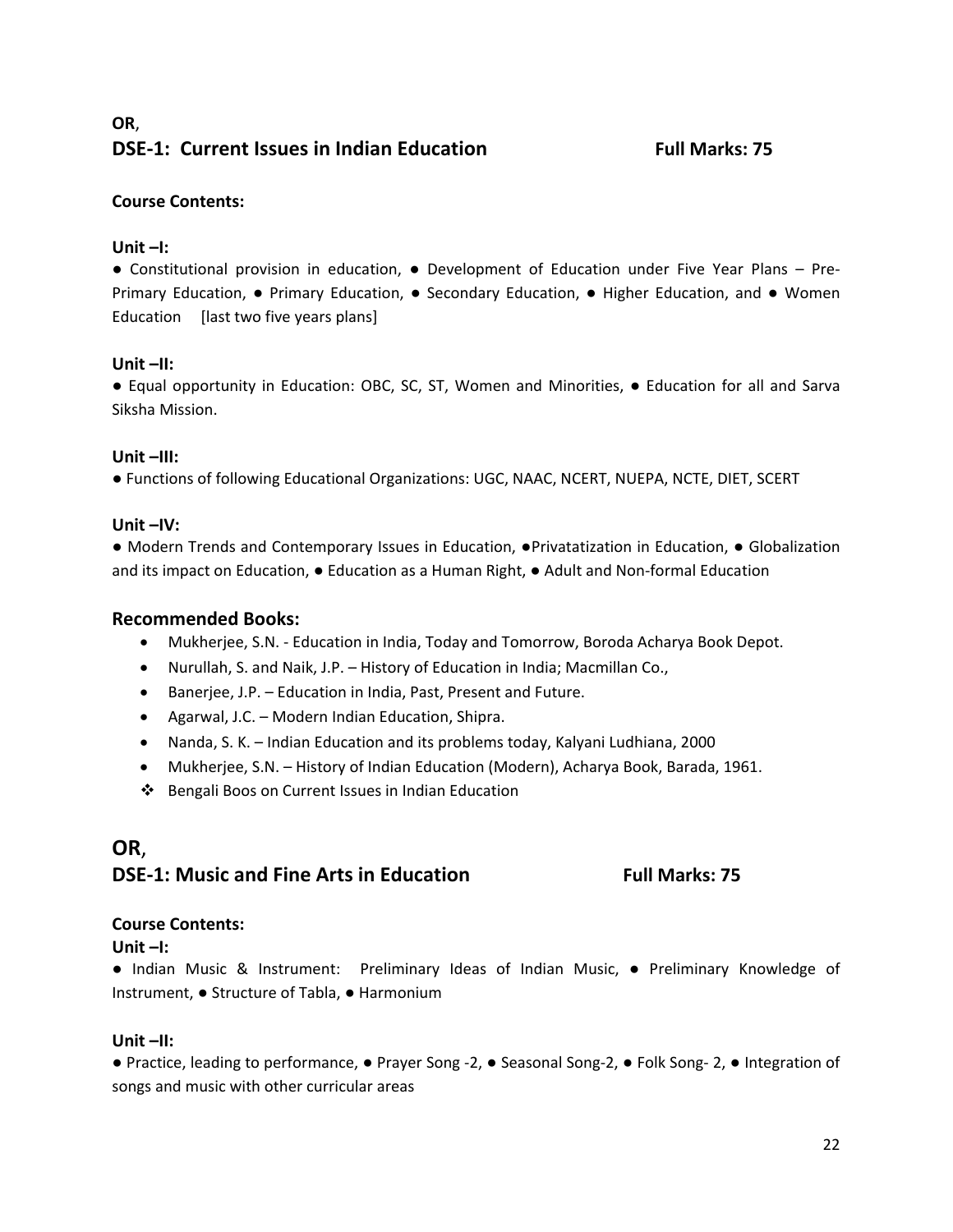### **Unit –III:**

● Fine Arts, ● Arts in Practice, ● Different forms of Visual Arts,

## **Unit –IV:**

● Basic Concept of Colors, ● Shapes & Forms, ● Perspective, ● Balance, ● Rhythm, ● Dimensions

## **Recommended Books:**

- Dodd, Nigel and Winifred Hickson (1971/1980). Drama and Music in Education. London: Heinmann.
- Mishra, A. (2004). Aaj bhi Kharein hai Talaab, Gandhi Peace Foundation, 5th Edition.
- Narayan, S. (1997). Gandhi views on Education: Buniyadi Shiksha [Basic Education], The Selected Works of Gandhi: The Voice of Truth, Vol. 6, Navajivan Publishing House.
- NCERT, (2006). Position Paper National Focus Group on Arts, Music, Dance and Theatre, New Delhi: NCERT.
- Poetry/songs by Kabir, Tagore, Nirala etc; Passages from Tulsi Das etc; Plays: Andha Yug-Dharam Vir Bharati, Tughlaq: Girish Karnad.
- Prasad, Devi (1998). Art as the Basis of Education, NBT, New Delhi
- ❖ Bengali Books on Music and Fine Arts in Education

## **Course: DSE-2: Teacher Education Full Marks: 75**

## **Course Contents:**

## **Unit –I:**

● Meaning and Scope of Teacher Education, ● Need for Education of the Teachers, ● Aims and Objectives of Teacher Education: ● Elementary, ● Secondary and Higher Secondary levels

### **Unit –II:**

● Development of Teacher Education in India before and after independence, ● Agencies of Teacher Education – NCTE, NCERT, SCERT, DIET

### **Unit –III:**

- Role of student teaching in Teacher Education programme, Organization of Student Teaching,
- Various Patterns: Internship, Teaching Practice, Supervision and Evaluation of Student Teaching

### **Unit –IV:**

● Teaching as a professional ethics of a teacher, ● Characteristics of a Good Teacher, ● Professional Organizations for various levels and their roles,

- J. Mohanty- Teacher Education Global Context and Framework
- Ruchika Nath and Yogesh Kr.Singh -Teacher Education Theories and Practices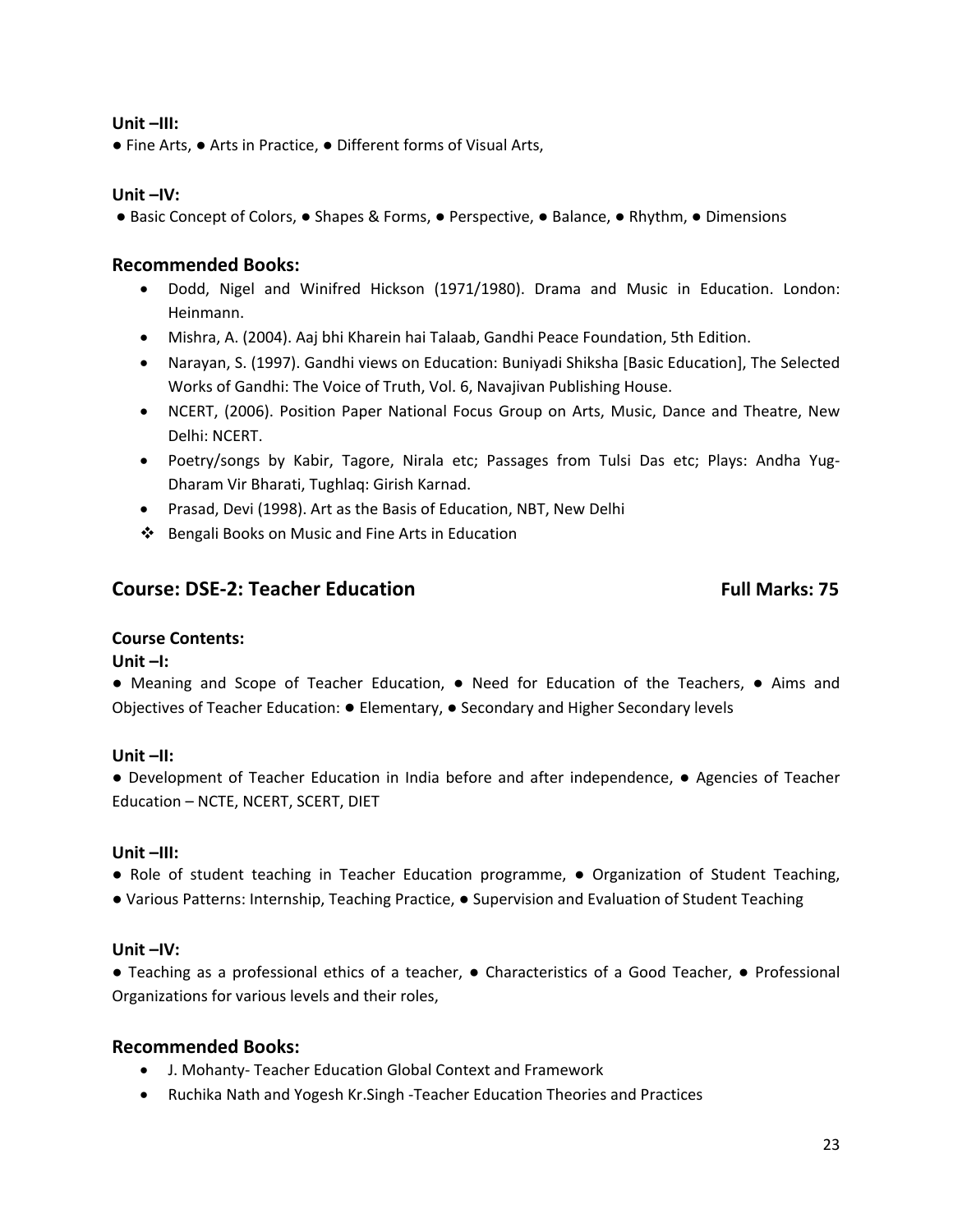- Shashi Prabha Sharma -Teacher Education
- Tony Booth, Kari Nes & Marit Stromstad- Developing Inclusive Teacher Education
- Marilyn Cochran -Policy, Practice and Politics in Teacher Education
- G.Chaurasia- New in Teacher Education
- Bengali Books on Teacher Education

## **OR, DSE-2: Project Work-I (Practical)** Marks: 75

## **Project work to be selected by the Institution/ Department**

## Semester-6<sup>th</sup>

## **Core Course (CC-13): Measurement and Evaluation in Education**

### **Full Marks: 75**

## **Course Contents:**

**Unit –I:**

● Concept of Measurement and Evaluation, ● Difference between Measurement and Evaluation,

● Types of Evaluation: Formative & Summative, ● Norm referenced & Criterion referenced

### **Unit –II:**

● Different Tools and Techniques of Assessment: Tests, Observation, Assignment, and Project, ● General principles of test construction and standardization, ● Teacher Made test and Standardized test.

### **Unit –III:**

● Characteristics of a good test, ● Reliability: Concept, and Methods of determination, ● Validity – concept and methods of determination

### **Unit –IV:**

● Types of Educational data; Collection and processing of data; Tabulation of data, ● Graphical representation of data; Frequency Polygon, ● Histogram, ● Bar Diagram, ● Pie chart, ● Ogive: Computation of diagrams and Uses

## **Unit –V:**

● Measures of Central tendency and its uses, ● Measures of Variability and its uses, ● Correlation, Computation of Correlation Co-efficient by Product moment and Rank difference Methods and interpretation of results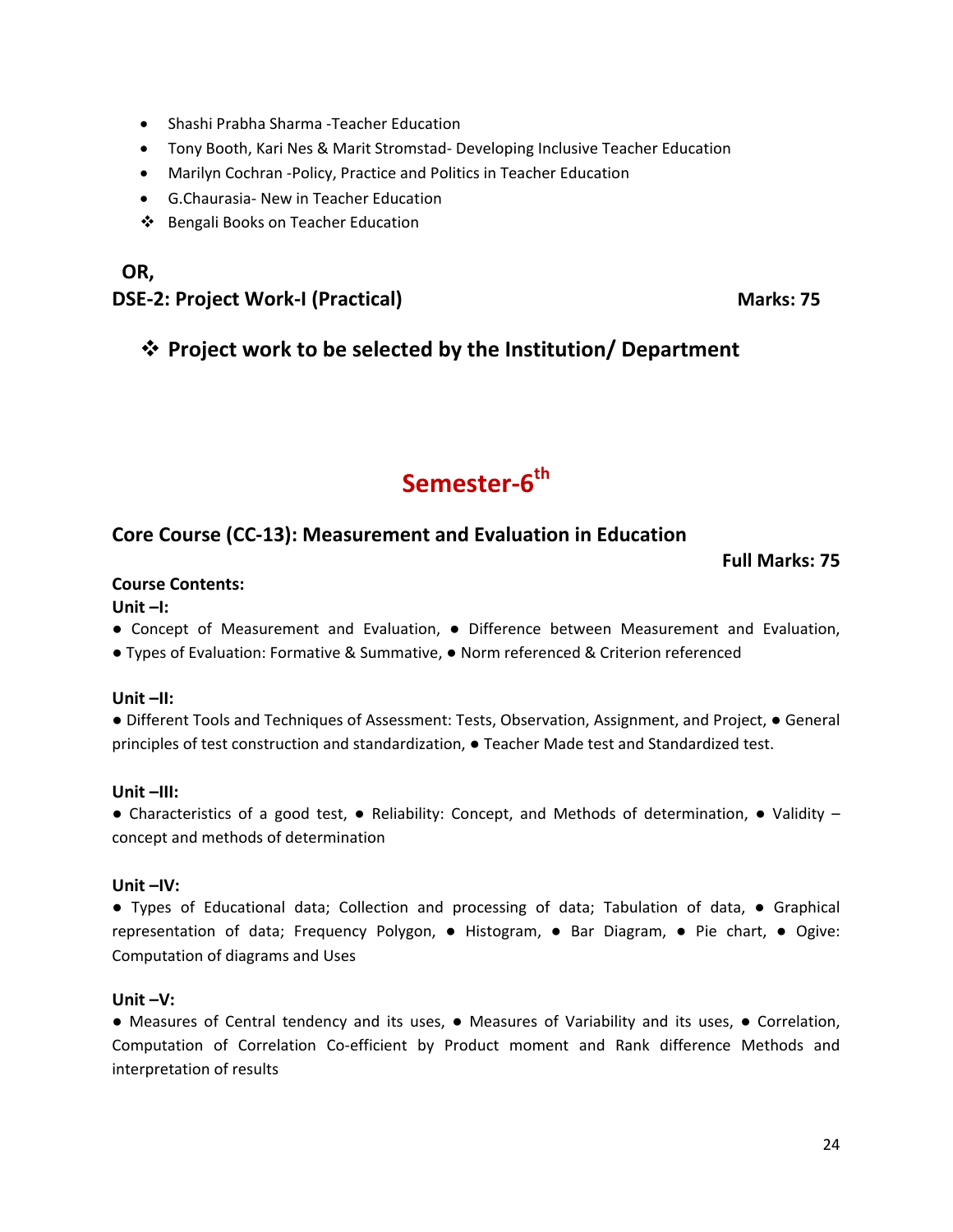## **Recommended Books:**

- Agarwal. J.C. Essentials of Examination System: Evaliation Tests & Measurement. Vikas Publishing House New Delhi (1997)
- Best .J.W.& Khan .J.V. Reseach in Education ( Sixth Edition ) Prentice Hall of India, Pvt. Ltd. New Delhi (1998)
- Cronbanch, L.J. Essentials of Psychological Testing, New York, Harper and Brothers, (1960)
- Garrett. H.E. Statistics in Psychology and Education, Easternm Book House, Shantipur Guwahati – (1995)
- Singha, H.S. Modern Educational Testing, Sterling Publisher & Co. New Delhi (1974)
- Sharma, R.A. Essentials of Measurement in Education & Psychology. R.Lall Book Depot Meerut, (2004)
- ❖ Bengali Books on Measurement and Evaluation in Education

## Core Course (CC-14): Comparative Education Full Marks: 75

## **Course Contents:**

## **Unit –I:**

● Comparative Education-Meaning and Concept, Scope and Objectives, ● Factors of Comparative Education - Geographical, Economic, Cultural, Philosophical, Sociological, Linguistic

## **Unit –II:**

● Study in Comparative Education ● Descriptive, ● Historical, ● Sociological, ● Analytical and ● Synthetic

## **Unit –III:**

● Basic structure of the Formal Education System of ● U.S.A, ● U.K and ● India

## **Unit –IV:**

● Educational Objectives and curriculum of Primary & Secondary Education of ● U.S.A, ● UK and ● India

- Comparative Education Nicholas Hans.
- A Text Book of Comparative Education-T.S.Sodhi
- Comparative Education B.C.Rai
- Comparative Education- S.p.Choube
- Comparative Education- The methods of Analysis and Enquiry- V.Rao. R.S Reddy.
- Comparative Method in Education-Gorge Z.F.Bereday.
- Bengali Books on Comparative Education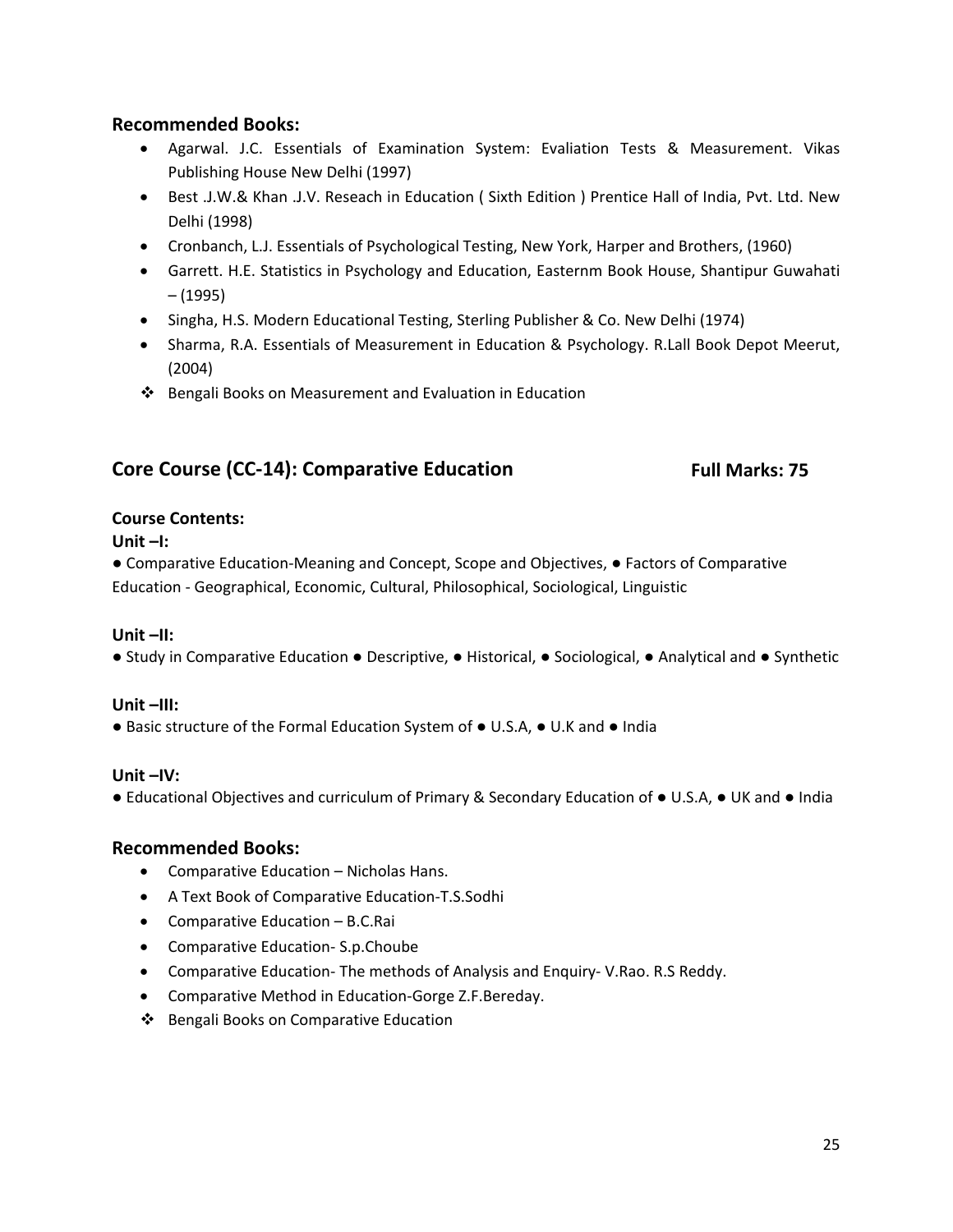## **Discipline Specific Elective DSE-Group-B Course: DSE-3: Distance Education Full Marks: 75**

## **Course Contents:**

**Unit –I:**

- Distance Education: Meaning, Characteristics and Significance, Present status of Distance Education,
- Growth of Distance Education

## **Unit –II:**

- Designing and preparing self-learning materials (SLM; Role of electronic media) in Distance Education,
- ICT and their applications in Distance Education

## **Unit –III:**

● Self – support service in Distance Education, ● Technical and Vocational Programmes through Distance Education, ● Distance Education in rural development

## **Unit –IV:**

● Quality assurance of Distance Education, ● Mechanism for maintenance of standards in Distance Education, ● Role of Distance Education Council, & IGNOU

## **Recommended Books:**

Distance Education: Principles, Potentialities and Perspectives – A.Goel & S.Goel.

- Distance Education: In the 21st Century A.Goel & S.L.Goel.
- Distance Education-V.K.Rao
- Distance Education in Different Countries- D.B.Rao
- Handbook of Distance Education M.G.Moore.
- International Handbook of Distance Education T.Evans, M.Haughery & D.Murphy.
- Distance Learning Concepts and Principles Madhulika Sharma.
- Distance Learning Technologies: Issues, Trends and Opportunities Linda Lau.

## **OR,**

## **DSE-3: Educational Thoughts and Ideas of Great Western Educators**

## **Course Contents: Full Marks: 75**

**Unit –I:**

- Jean Jacques Rousseau (1712-1778): Educational Philosophy, Aims of Education, Curriculum of Education, Method of Instruction & Negative Education
- Johann Heinrich Pestalotzzi (1748-1827): Educational Philosophy, Aims of Education, Curriculum of Education, Method of Instruction & Concept of Teacher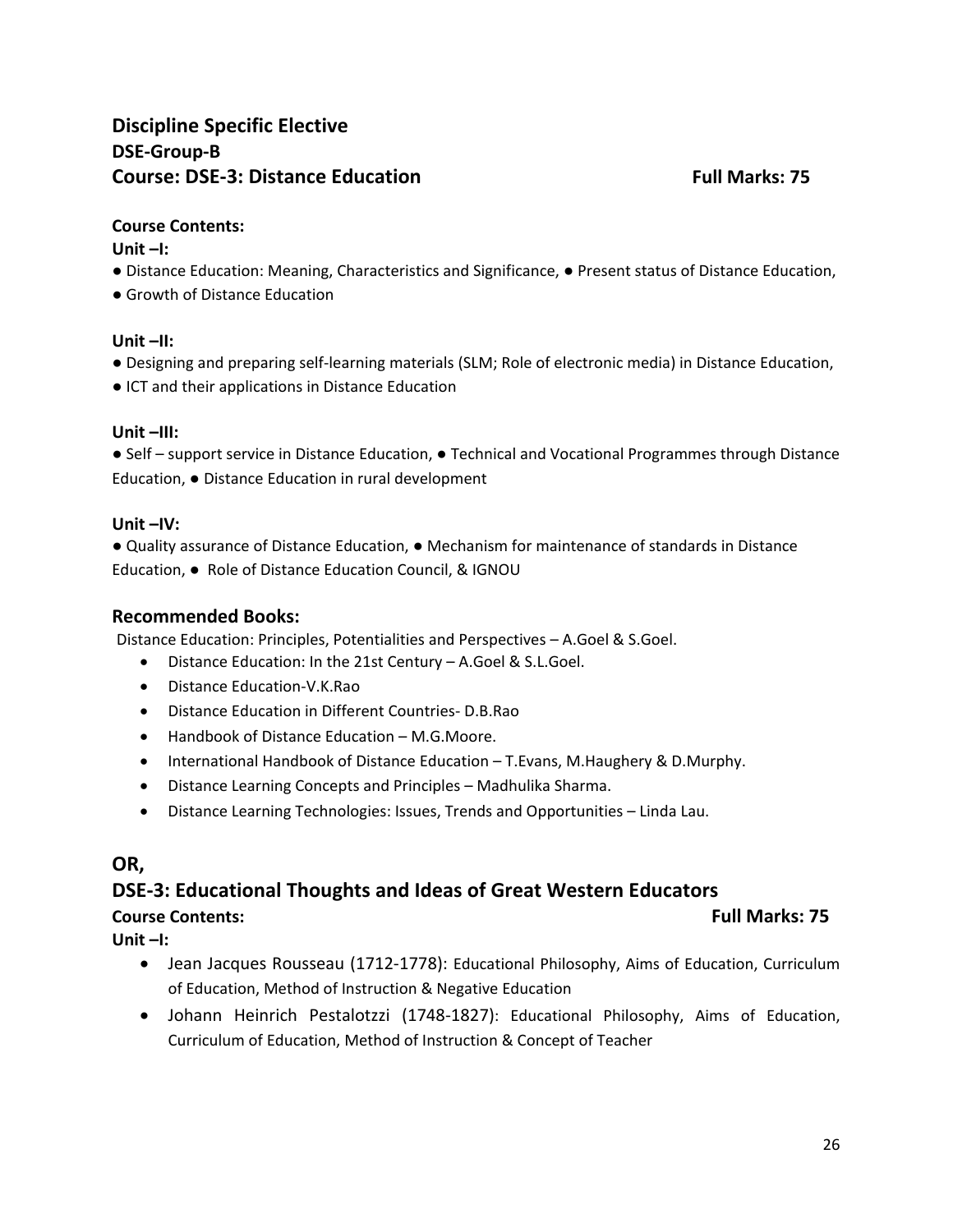**Unit –II:**

- F.W. August Froebel (1782-1852): Educational Philosophy, Aims of Education, Curriculum of Education, Method of Instruction & Kindergarten
- Herbert Spencer (1820-1903): Educational Philosophy, Aims of Education, Curriculum of Education, Method of Instruction & Concept of Teacher

## **Unit –III:**

- John Dewey (1859-1952): Educational Philosophy, Aims of Education, Curriculum of Education, Method of Instruction, Concept of Teacher & Project Method
- Madam Maria Montessori (1870-1952): Educational Philosophy, Aims of Education, Curriculum of Education, Method of Instruction, Concept of Teacher & Child Centric Education

## **Recommended Books:**

- Mukherjee,K.K-Some Great Educators of the world, Das Gupta & Co.pvt. Ltd, Calcuta
- Purkait, B.K.- Great Educators, New Central Book Agency, London
- Guha, Bibhuranjan- Shikshay Pathikrit (Bengali), Sobha Publisher, Kolkata.
- Prof.B.C Rai- Theory of Education, Prakasan Kendra, Lakhnow.
- Vidya Ratna Taneja- Educational Thought and practice, Sterling Publishers Pvt.Ltd.
- Bengali Books on educational Theories and Ideas of Great Western Educators

## **OR,**

## **DSE-3: Basics of Educational Research and Statistics Full Marks: 75**

## **Course Contents:**

## **Unit –I:**

**●** Research in Education: Meaning, nature and scope of Educational Research, ● Types of Research: Fundamental, Applied and Action research, ● Qualitative and Quantitative Research, ● Research-Problems, ● Objectives and Hypotheses

## **Unit –II:**

● Major Approaches of Research: Historical; Descriptive; Experimental; Survey

## **Unit –III:**

**●** Basic Statistics and their uses, ● Central tendency and Dispersion, ● Graphical representation of data,

● Correlation and its uses, ● Co-efficient of Correlation Computation by Product moment and Rank Difference

## **Unit –IV:**

● Inferential data Analysis, ● Normal probability curve, ● Standard Scores, ● CR-test (t-test)

- Best, J.W & Kahn, J.V- Research in Education, (6<sup>th</sup> Edition) New Delhi Prentice Hall, 1989
- Buch, M.B- A Survey of Research in Education, Baroda, CASE, M S.University, 1974